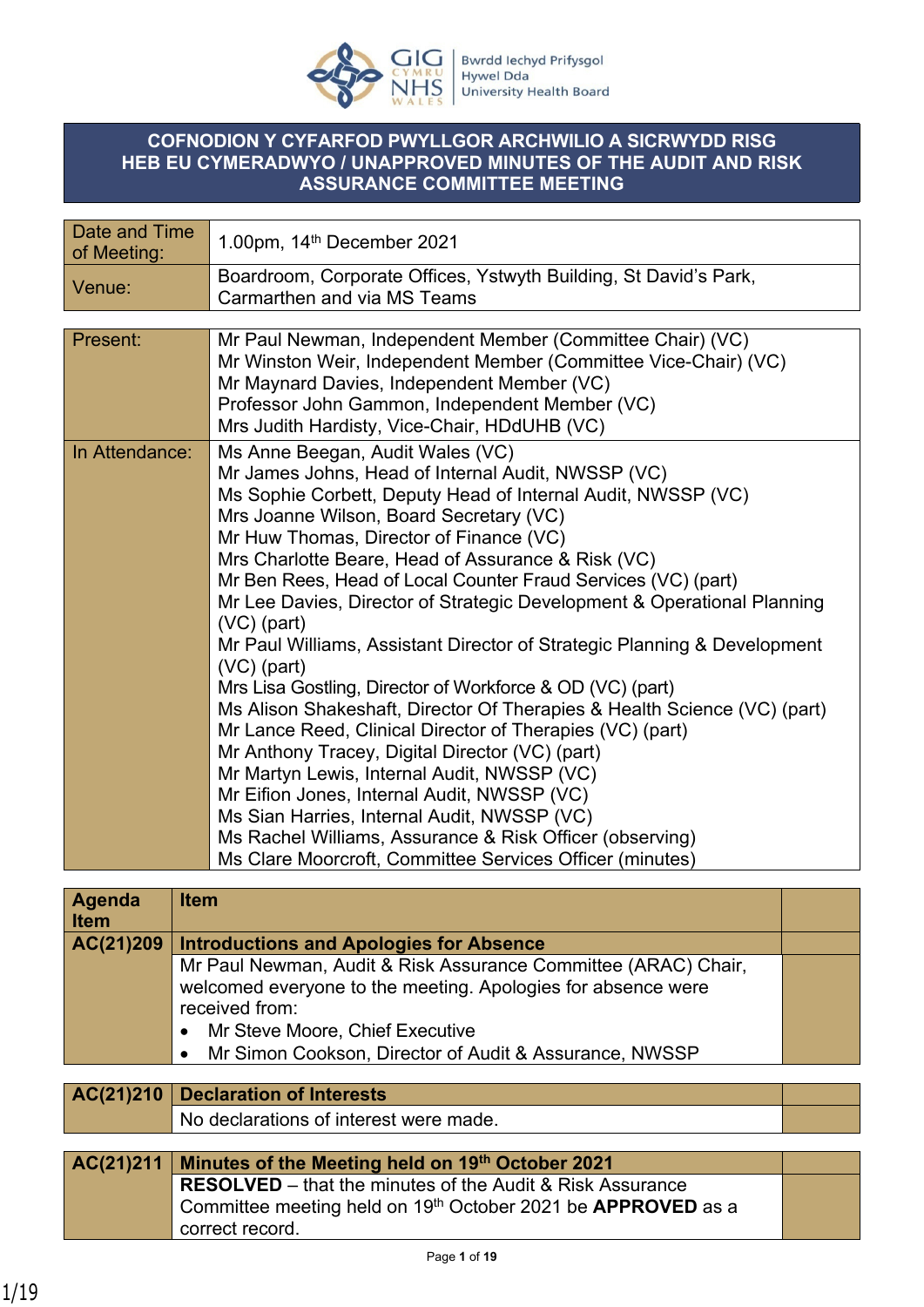| AC(21)212 | <b>Table of Actions</b>                                                                                                                                                                                                                                                                                                                                                                                                                                                                                                                                                                                                                                                                                                                                                                                               |                    |
|-----------|-----------------------------------------------------------------------------------------------------------------------------------------------------------------------------------------------------------------------------------------------------------------------------------------------------------------------------------------------------------------------------------------------------------------------------------------------------------------------------------------------------------------------------------------------------------------------------------------------------------------------------------------------------------------------------------------------------------------------------------------------------------------------------------------------------------------------|--------------------|
|           | An update was provided on the Table of Actions from the meeting held<br>on 19 <sup>th</sup> October 2021 and confirmation received that outstanding<br>actions had been progressed. Mrs Joanne Wilson reported as follows:                                                                                                                                                                                                                                                                                                                                                                                                                                                                                                                                                                                            |                    |
|           | AC(21)118 - as indicated, there is a delay in developing the digital<br>solution; however, the Corporate Governance team continue to take<br>steps to increase the number of declarations.                                                                                                                                                                                                                                                                                                                                                                                                                                                                                                                                                                                                                            |                    |
|           | $AC(21)156 - it$ has been suggested that the report from the Field<br>Hospital Decommissioning lessons learned workshop be considered by<br>ARAC; this will be presented to the February 2022 meeting.                                                                                                                                                                                                                                                                                                                                                                                                                                                                                                                                                                                                                |                    |
|           | $AC(21)176$ – Mr Lee Davies will be joining the meeting to address any<br>queries arising from the information attached at Appendix 1.                                                                                                                                                                                                                                                                                                                                                                                                                                                                                                                                                                                                                                                                                |                    |
|           | $AC(21)183 - a$ meeting to discuss this issue has been held and Ms<br>Cathie Steele will be drawing together a response, including milestones<br>identified.                                                                                                                                                                                                                                                                                                                                                                                                                                                                                                                                                                                                                                                          |                    |
|           | $AC(21)187$ – the requested management response is attached at<br>Appendix 2; however, it should be noted that this had not been shared<br>with Internal Audit prior to the meeting.                                                                                                                                                                                                                                                                                                                                                                                                                                                                                                                                                                                                                                  |                    |
|           | $AC(21)189$ – the revised management response is attached at<br>Appendix 3.                                                                                                                                                                                                                                                                                                                                                                                                                                                                                                                                                                                                                                                                                                                                           |                    |
|           | In terms of matters arising:                                                                                                                                                                                                                                                                                                                                                                                                                                                                                                                                                                                                                                                                                                                                                                                          |                    |
|           | $AC(21)187$ – referencing page 1 of Appendix 2, Mr Newman suggested<br>that the explanation of the different arrangements across the three<br>counties does not necessarily provide assurance that the same<br>outcomes for patients are being achieved. Further clarification in this<br>regard was requested. In addition, the management response to 3.8 on<br>page 6 does not provide clarity around the actions taken, and further<br>information was also requested in relation to this. It was agreed that Mrs<br>Wilson would feed back these issues to Ms Jill Paterson and provide a<br>further update at the February 2022 ARAC meeting. In view of the fact<br>that Internal Audit had not previously seen this document, it was also<br>suggested that Mr James Johns raise any queries deemed necessary | <b>JW/JP</b><br>JJ |
|           | with the authors.<br>$AC(21)189$ – noting both the management response and the various<br>target dates for actions, Professor John Gammon emphasised the need<br>to ensure cross-reference of such issues across committees. With<br>regard to recruitment delays, for example, clarity is required over which<br>committee will be monitoring progress against the targets outlined;<br>ARAC or the People, Organisational Development & Culture Committee<br>(PODCC). Mrs Wilson reminded Members that all actions will be added<br>to the Audit Tracker and monitored via that route. It was agreed that the<br>report could also be shared with PODCC and monitored via its                                                                                                                                       |                    |
|           | Workplan, with Mrs Wilson to discuss this with the Lead Executive, Mrs<br>Lisa Gostling.                                                                                                                                                                                                                                                                                                                                                                                                                                                                                                                                                                                                                                                                                                                              | <b>JW</b>          |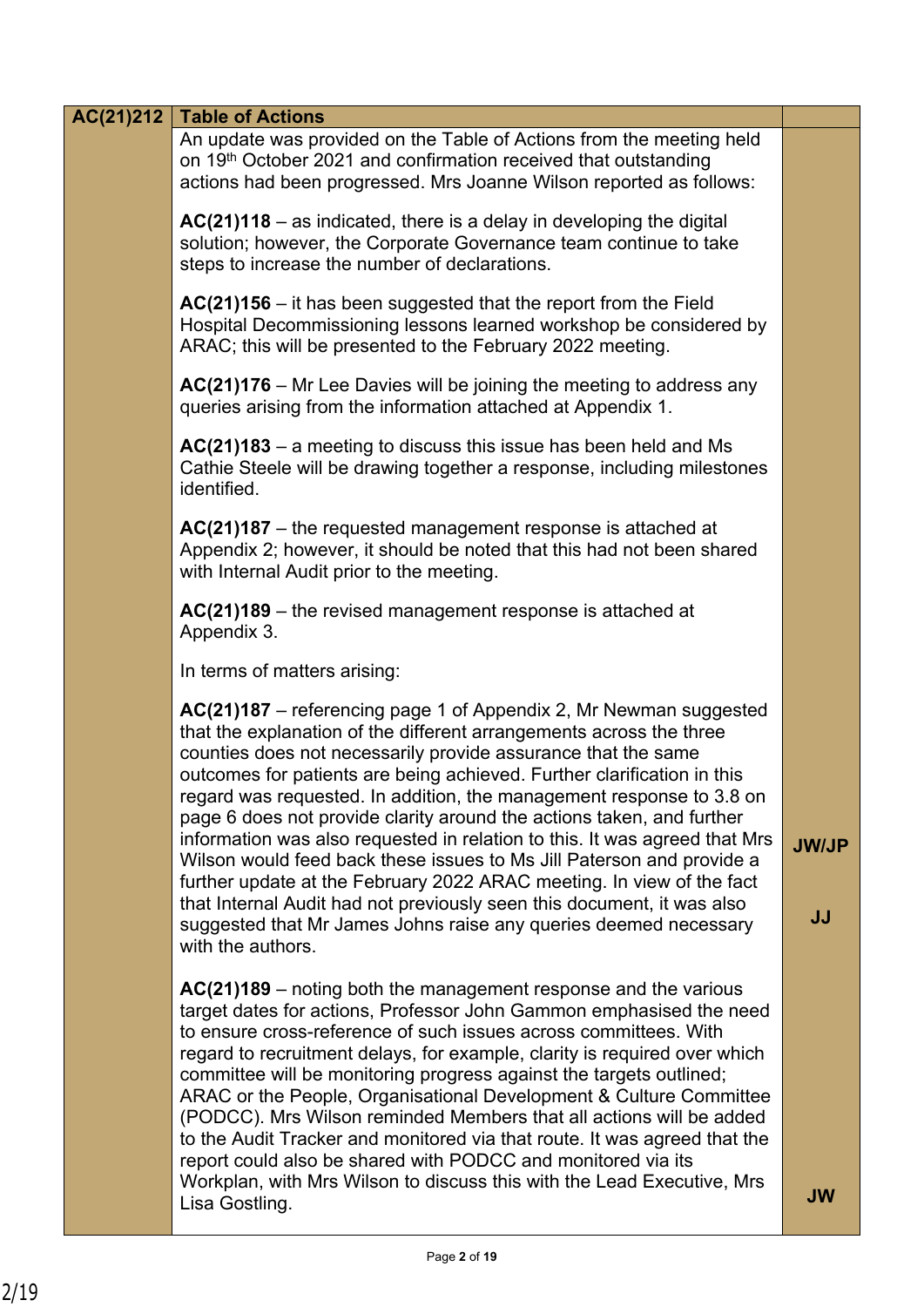|           | It was agreed that completed actions would be removed from the Table<br>of Actions.                                                               |           |
|-----------|---------------------------------------------------------------------------------------------------------------------------------------------------|-----------|
|           |                                                                                                                                                   |           |
| AC(21)213 | <b>Matters Arising not on the Agenda</b>                                                                                                          |           |
|           | There were no matters arising not on the agenda.                                                                                                  |           |
|           |                                                                                                                                                   |           |
| AC(21)214 | All Wales NHS Audit Committee Chairs' Meeting Update                                                                                              |           |
|           | Mr Newman presented the All Wales NHS Audit Committee Chairs'                                                                                     |           |
|           | Meeting Update report, advising that this represents a summary of the<br>items discussed.                                                         |           |
|           | The Committee RECEIVED FOR INFORMATION the All Wales NHS                                                                                          |           |
|           | Audit Committee Chairs' Meeting Update report.                                                                                                    |           |
|           |                                                                                                                                                   |           |
| AC(21)215 | <b>Review of Capital Governance Arrangements - Management</b>                                                                                     |           |
|           | <b>Response</b>                                                                                                                                   |           |
|           | Mr Lee Davies and Mr Paul Williams joined the Committee meeting.                                                                                  |           |
|           |                                                                                                                                                   |           |
|           | Mr Lee Davies presented the Capital Governance Review -                                                                                           |           |
|           | Management Response report, reminding Members that findings of the<br>review had been presented to ARAC in October 2021, at which point a         |           |
|           | management response had been requested.                                                                                                           |           |
|           |                                                                                                                                                   |           |
|           | Professor Gammon welcomed both the review report and the                                                                                          |           |
|           | management response/proposed actions. The information provided in                                                                                 |           |
|           | Appendix 1 to the Table of Actions was also very helpful. Whilst noting                                                                           |           |
|           | that the Action Plan includes target dates for completion, Professor                                                                              |           |
|           | Gammon queried how completion will be recorded, suggesting that                                                                                   |           |
|           | there should be a further column to record progress. Mr Lee Davies                                                                                |           |
|           | agreed, committing to update the document accordingly; Mr Paul<br>Williams suggested that, if ARAC is content with the action plan,               |           |
|           | assurance/monitoring would probably be most appropriately managed                                                                                 |           |
|           | via the Capital, Estates and IM&T Sub-Committee and thence the                                                                                    |           |
|           | Strategic, Development and Operational Delivery Committee (SDODC).                                                                                |           |
|           | Mr Maynard Davies, SDODC Chair, requested that an update appear                                                                                   |           |
|           | on the agenda for SDODC's February 2022 meeting. Members were                                                                                     | <b>LD</b> |
|           | also advised that the action plan would be monitored via the Audit                                                                                |           |
|           | Tracker, although Mrs Wilson highlighted that there are certain areas                                                                             |           |
|           | which may prove difficult to track due to undefined target dates. Mr                                                                              |           |
|           | Williams explained that certain actions are ongoing, rather than a single<br>resolution; Mrs Charlotte Beare suggested that it may be sensible to |           |
|           | reword these actions to reflect this. It was agreed that Mrs Beare and                                                                            | CB/       |
|           | Mr Williams would discuss this issue. Mr Newman concluded                                                                                         | <b>PW</b> |
|           | discussions by thanking Mr Lee Davies and his team for their                                                                                      |           |
|           | constructive approach to this review and the positive work they have                                                                              |           |
|           | undertaken.                                                                                                                                       |           |
|           |                                                                                                                                                   |           |
|           | Mr Lee Davies and Mr Williams left the Committee meeting.                                                                                         |           |
|           | The Committee TOOK ASSURANCE from the management response                                                                                         |           |
|           | and action plan prepared.                                                                                                                         |           |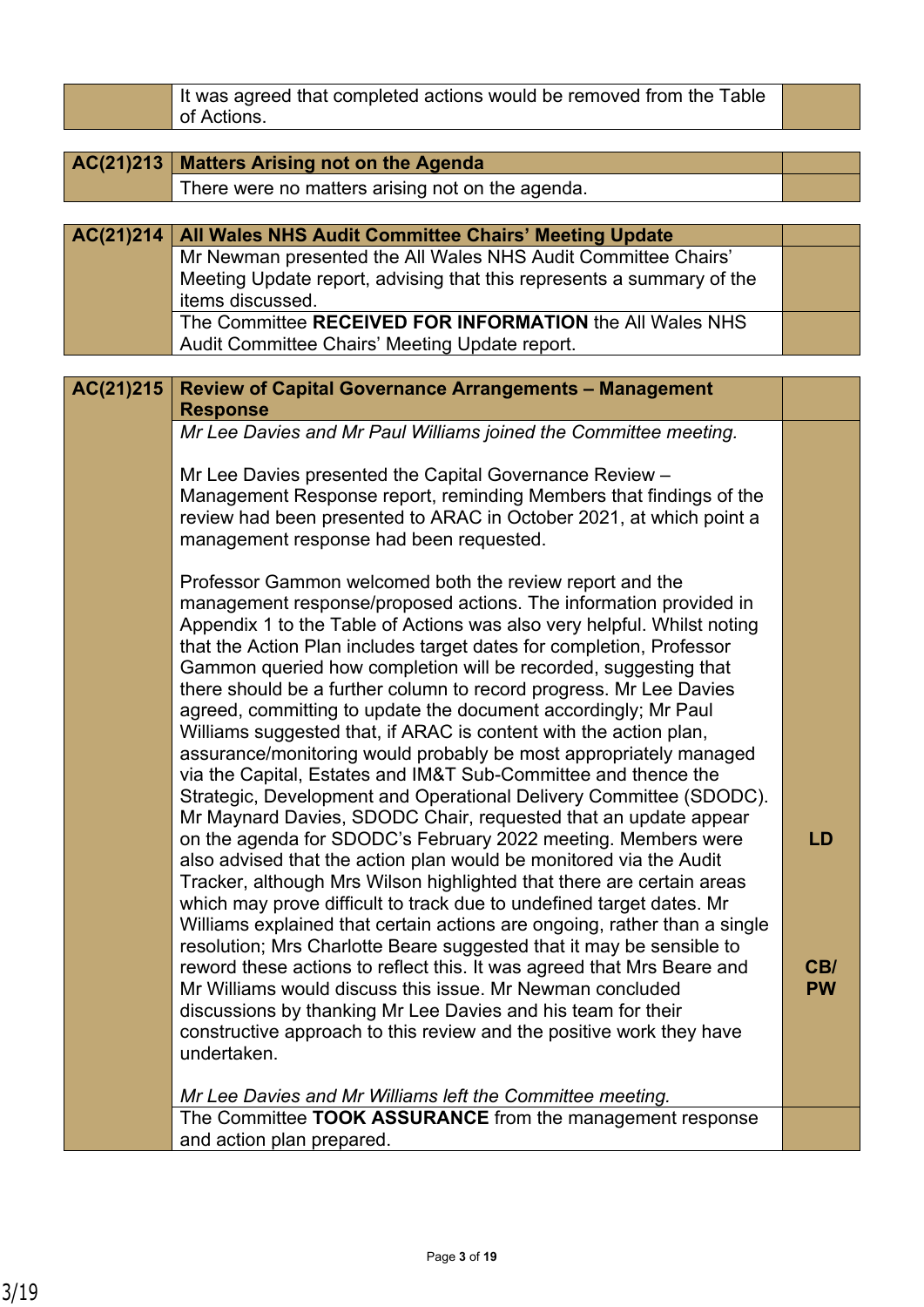| AC(21)216 | Annual Review of the Committee's Self-Assessment of                                                                                                |              |
|-----------|----------------------------------------------------------------------------------------------------------------------------------------------------|--------------|
|           | <b>Effectiveness - Six Month Review</b>                                                                                                            |              |
|           | Mrs Wilson introduced the Annual Review of the Committee's Self-                                                                                   |              |
|           | Assessment of Effectiveness - Six Month Review report. Members                                                                                     |              |
|           | heard that this process is being conducted for all Board level                                                                                     |              |
|           | committees, and reports progress on the comments/suggestions fed                                                                                   |              |
|           | back during the Self-Assessment exercise. A number of items remain in                                                                              |              |
|           | progress; for example Mrs Wilson, as the UHB's Fraud Champion, will                                                                                |              |
|           | be meeting with Mr Ben Rees to discuss key objectives. Mrs Wilson and                                                                              |              |
|           | Mr Johns have met to discuss the issue of wider learning and sharing                                                                               |              |
|           | learning from audits across the organisation. It has been agreed that                                                                              |              |
|           | this will be judged on an individual audit basis. Whilst noting the                                                                                |              |
|           | feedback around rotating meeting venues, it was noted that this is not                                                                             |              |
|           | currently feasible with COVID-19 restrictions; furthermore, the priority                                                                           |              |
|           | will be recommencing patient safety visits over rotating committee                                                                                 |              |
|           | meetings. This position will be reconsidered when conditions allow. Mr                                                                             |              |
|           | Newman welcomed this comprehensive summary of progress.                                                                                            |              |
|           | The Committee TOOK ASSURANCE that actions from the ARAC Self-                                                                                      |              |
|           |                                                                                                                                                    |              |
|           | Assessment 2020/21 are being progressed within the agreed<br>timescales.                                                                           |              |
|           |                                                                                                                                                    |              |
| AC(21)217 | <b>Cost Advisor Review from Field Hospitals</b>                                                                                                    |              |
|           | Mr Huw Thomas presented the Cost Advisor Review from Field                                                                                         |              |
|           | Hospitals report, advising that this had been commissioned following                                                                               |              |
|           | the KPMG review into Field Hospital governance arrangements, which                                                                                 |              |
|           | had recommended assurance be sought regarding costs. The UHB has                                                                                   |              |
|           | worked and continues to work with Local Authority partners to seek                                                                                 |              |
|           | resolution to queries; where issues remain outstanding, these are                                                                                  |              |
|           | highlighted in the report. It was emphasised that these issues do not                                                                              |              |
|           | represent anything material from an accountancy perspective.                                                                                       |              |
|           |                                                                                                                                                    |              |
|           | Whilst recognising that certain of the queries outstanding represent                                                                               |              |
|           | smaller sums, Mrs Judith Hardisty noted that there are higher value                                                                                |              |
|           | queries, specifically relating to Pembrokeshire. Mrs Hardisty enquired                                                                             |              |
|           | whether there is a liability associated with these, or whether the issue is                                                                        |              |
|           | primarily around public perception. Furthermore, whether there is any                                                                              |              |
|           | 'lever' to ensure that outstanding queries are addressed by the County                                                                             |              |
|           | Councils. With regard to the latter, Mr Thomas suggested that the                                                                                  |              |
|           | obligation is moral as opposed to contractual. Whilst the queries may                                                                              |              |
|           | not be material from an accountancy perspective, they do represent                                                                                 |              |
|           | significant amounts from a loss perspective. The level of response has                                                                             |              |
|           | varied across the Local Authorities; Mr Thomas assured Members that                                                                                |              |
|           | he will continue to pursue answers to queries. There is a need for                                                                                 |              |
|           | robust assurance and a satisfactory resolution, not least as there will be                                                                         |              |
|           | external scrutiny regarding decisions and costs in the near future.                                                                                |              |
|           |                                                                                                                                                    |              |
|           | Mr Newman noted that Pembrokeshire County Council (PCC) has                                                                                        |              |
|           | demonstrated the greatest lack of response. The query over £124,000                                                                                |              |
|           | for materials in particular may not be material from an accountancy                                                                                |              |
|           |                                                                                                                                                    |              |
|           | perspective; however, it is a significant amount from a public funding                                                                             |              |
|           | perspective and those involved need to justify these costs. It was                                                                                 |              |
|           | suggested that the UHB should perhaps consider off-setting other PCC<br>liabilities against this figure. At the least, the UHB should indicate its |              |
|           | dissatisfaction with PCC's response, and record this in the ARAC                                                                                   | <b>PN/JW</b> |
|           |                                                                                                                                                    |              |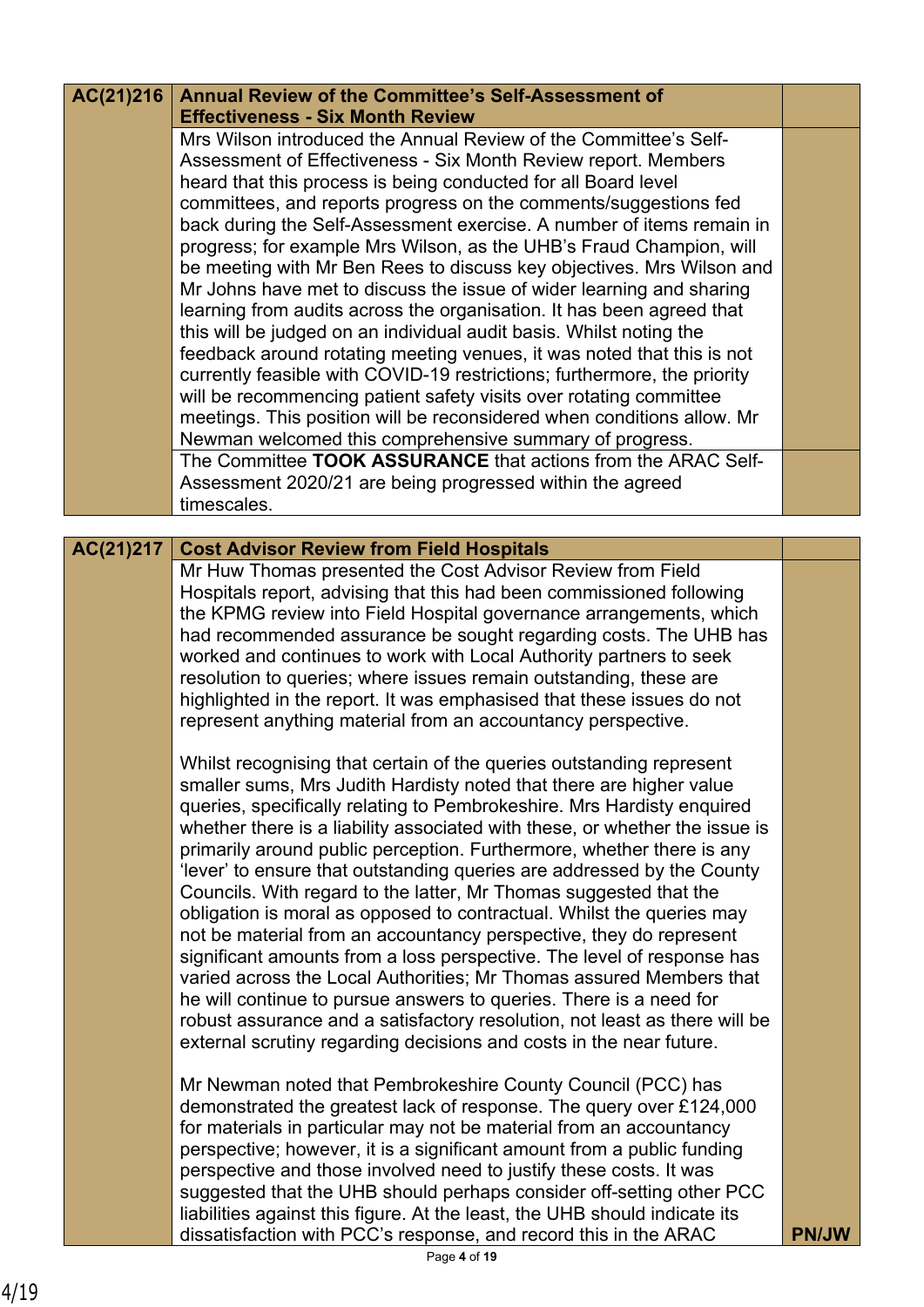|           | Update Report to Board. Mr Thomas highlighted that PCC has recently<br>recruited a new Chief Executive and requested further opportunity to<br>work with them before this matter is escalated. Members were also<br>reminded that the UHB and its Local Authority partners share a<br>common set of external auditors. Mr Newman requested that an update<br>on progress with queries be provided to the next meeting, via the Table<br>of Actions.<br>The Committee NOTED the Cost Advisor Review from Field Hospitals<br>report and TOOK ASSURANCE from the additional information<br>supplied, that in the prevailing circumstances, costs to establish the<br>Field Hospitals were justifiable and reasonable and REQUESTED a<br>further update on responses to queries.                                                                                                                                                                                                                                                                                                                                                                                                                                                                                                                                                                                                                                                                                                                                                                                                                                                                                                                                                                                                                                                                           | <b>HT</b> |
|-----------|--------------------------------------------------------------------------------------------------------------------------------------------------------------------------------------------------------------------------------------------------------------------------------------------------------------------------------------------------------------------------------------------------------------------------------------------------------------------------------------------------------------------------------------------------------------------------------------------------------------------------------------------------------------------------------------------------------------------------------------------------------------------------------------------------------------------------------------------------------------------------------------------------------------------------------------------------------------------------------------------------------------------------------------------------------------------------------------------------------------------------------------------------------------------------------------------------------------------------------------------------------------------------------------------------------------------------------------------------------------------------------------------------------------------------------------------------------------------------------------------------------------------------------------------------------------------------------------------------------------------------------------------------------------------------------------------------------------------------------------------------------------------------------------------------------------------------------------------------------|-----------|
|           |                                                                                                                                                                                                                                                                                                                                                                                                                                                                                                                                                                                                                                                                                                                                                                                                                                                                                                                                                                                                                                                                                                                                                                                                                                                                                                                                                                                                                                                                                                                                                                                                                                                                                                                                                                                                                                                        |           |
| AC(21)218 | <b>Financial Assurance Report</b><br>Mr Thomas introduced the Financial Assurance Report, advising that<br>this is of the standard format, and highlighting in particular:<br>2.3.1 Overpayment of Salaries - this issue continues to frustrate, with<br>overpayments rising to their highest level yet, despite the actions put in<br>place. Mr Thomas has requested a further review of the situation and a<br>review of the Task and Finish Group.                                                                                                                                                                                                                                                                                                                                                                                                                                                                                                                                                                                                                                                                                                                                                                                                                                                                                                                                                                                                                                                                                                                                                                                                                                                                                                                                                                                                  |           |
|           | 2.4.2 Enhanced Rates Agreement – this had been discussed on<br>numerous occasions by the Gold Command Group, who had requested<br>that the process applied be considered by ARAC for assurance.                                                                                                                                                                                                                                                                                                                                                                                                                                                                                                                                                                                                                                                                                                                                                                                                                                                                                                                                                                                                                                                                                                                                                                                                                                                                                                                                                                                                                                                                                                                                                                                                                                                        |           |
|           | Referencing overpayment of salaries, Mrs Hardisty queried the reasons<br>for delays and whether this is as a result of pressures in the system. Mr<br>Thomas felt that it was probably due to current pressures on operational<br>systems/managers. Steps are being taken to introduce an automated<br>leavers process, which should be implemented before Quarter 4<br>2021/22 and which should improve the situation. Referencing STA<br>HDD579, and whilst noting the justification provided, Mrs Hardisty was<br>unsure why this contract had not gone out to tender. It may well still<br>have been awarded to the provider involved; however, applying the<br>tendering process in this case would have validated the justification. Mr<br>Thomas was unable to recall the specifics of this STA and committed to<br>check the details. Members were assured that the number of STAs has<br>been significantly reduced and that more robust processes are being<br>applied. Highlighting 2.2.1 Breaches of the No PO, No Pay Policy, Mr<br>Maynard Davies requested further information regarding Just Wales Ltd<br>and was informed that this is a courier company. In respect of the<br>Losses and Special Payments, and the write-off of drugs stored at the<br>incorrect temperature, Mr Davies requested assurance that actions<br>have been taken to prevent a recurrence. Mr Thomas confirmed that<br>there are lessons learned processes in cases such as this. Finally, Mr<br>Davies enquired what measures other Health Boards are taking in<br>regards to enhanced rates, and how effective HDdUHB's actions have<br>been, recognising the difficulty in answering. Mr Thomas echoed that it<br>was difficult to assess the difference enhanced rates had made,<br>suggesting that an evaluation process may be required, which would | <b>HT</b> |
|           | report to PODCC. Mr Thomas would discuss this with Mrs Gostling.                                                                                                                                                                                                                                                                                                                                                                                                                                                                                                                                                                                                                                                                                                                                                                                                                                                                                                                                                                                                                                                                                                                                                                                                                                                                                                                                                                                                                                                                                                                                                                                                                                                                                                                                                                                       | HТ        |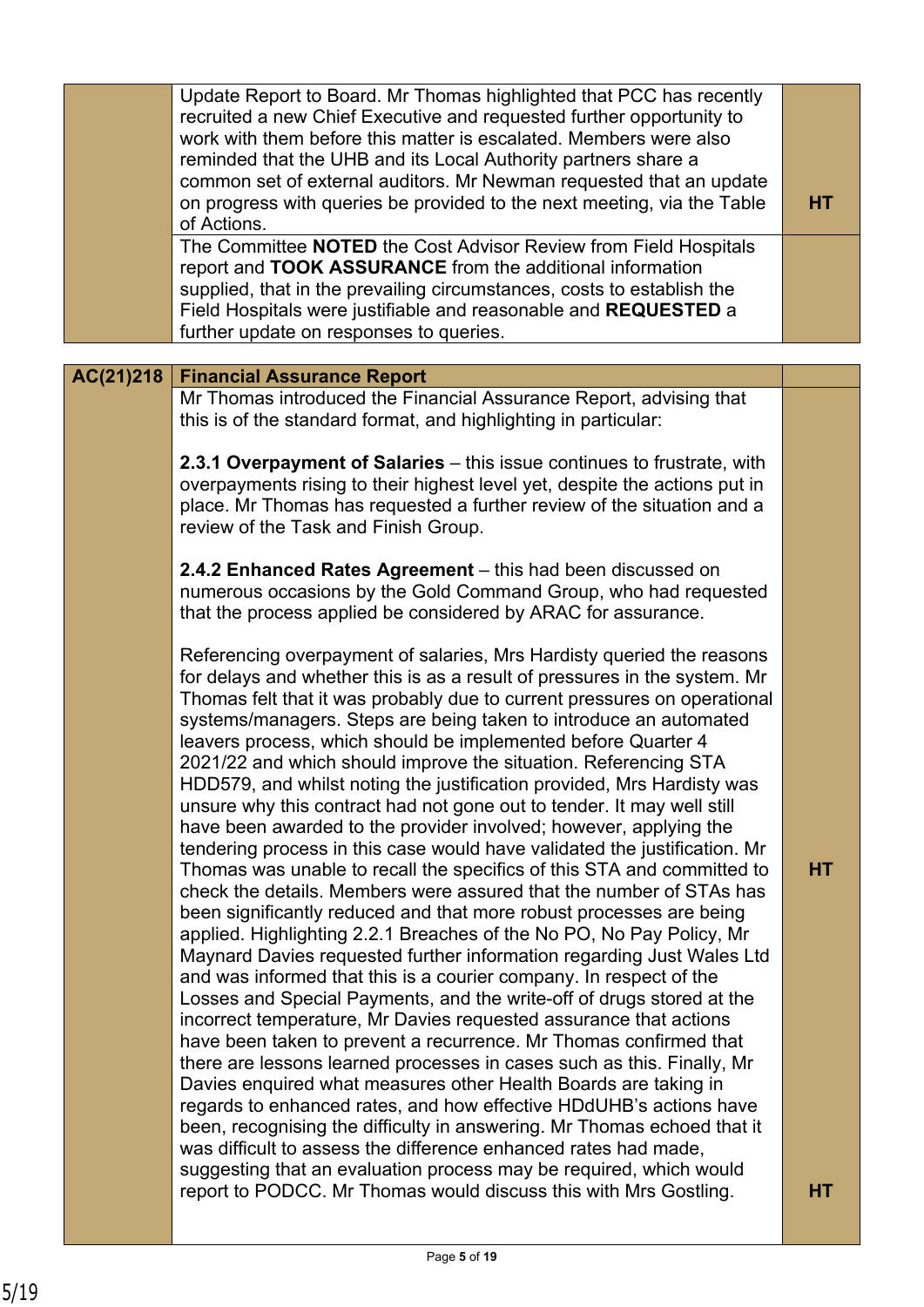|           | Referencing Appendix 2, Competitive Tenders Awarded, and those<br>relating to Outsourcing specifically, Mr Winston Weir observed that<br>these are all for a period of 5 months and enquired whether this places<br>the UHB in a stronger position. Mr Thomas suggested that there will be<br>opportunities to renegotiate contracts and anticipated that the UHB will<br>be in a position to make a long-term commitment, whilst emphasising<br>that this is a supplier-constrained market. Payments are, however, only<br>being made on the basis of activity undertaken. In response to a query<br>regarding whether the narrative provided within the report 'draws a line'<br>under the issues around enhanced rates, Mr Thomas explained that it is<br>intended to provide clarity. The commitment to enhanced rates has<br>been extended to January 2022; the UHB will need to consider at Gold<br>Command Group in the first instance whether it is extended beyond this<br>date. Mrs Wilson advised that a Gold Command Group meeting has<br>been scheduled for 15 <sup>th</sup> December 2021. It was confirmed that the<br>outcome of discussions regarding enhanced rates would be clearly<br>communicated to staff. Within the online chat, Mrs Wilson advised that<br>the requested changes to the Scheme of Delegation would need to be | <b>HT</b> |
|-----------|--------------------------------------------------------------------------------------------------------------------------------------------------------------------------------------------------------------------------------------------------------------------------------------------------------------------------------------------------------------------------------------------------------------------------------------------------------------------------------------------------------------------------------------------------------------------------------------------------------------------------------------------------------------------------------------------------------------------------------------------------------------------------------------------------------------------------------------------------------------------------------------------------------------------------------------------------------------------------------------------------------------------------------------------------------------------------------------------------------------------------------------------------------------------------------------------------------------------------------------------------------------------------------------------------------------------------------------------------------|-----------|
|           | ratified by the Public Board when this is next considered.                                                                                                                                                                                                                                                                                                                                                                                                                                                                                                                                                                                                                                                                                                                                                                                                                                                                                                                                                                                                                                                                                                                                                                                                                                                                                             |           |
|           | The Committee:<br><b>DISCUSSED and NOTED the report;</b>                                                                                                                                                                                                                                                                                                                                                                                                                                                                                                                                                                                                                                                                                                                                                                                                                                                                                                                                                                                                                                                                                                                                                                                                                                                                                               |           |
|           | $\bullet$<br>APPROVED the changes to the Scheme of Delegation;<br>$\bullet$                                                                                                                                                                                                                                                                                                                                                                                                                                                                                                                                                                                                                                                                                                                                                                                                                                                                                                                                                                                                                                                                                                                                                                                                                                                                            |           |
|           | APPROVED the write-off of Losses and Special Payments over £5k;<br>$\bullet$                                                                                                                                                                                                                                                                                                                                                                                                                                                                                                                                                                                                                                                                                                                                                                                                                                                                                                                                                                                                                                                                                                                                                                                                                                                                           |           |
|           | <b>TOOK ASSURANCE</b> from the process followed in:<br>$\bullet$                                                                                                                                                                                                                                                                                                                                                                                                                                                                                                                                                                                                                                                                                                                                                                                                                                                                                                                                                                                                                                                                                                                                                                                                                                                                                       |           |
|           | the implementation of locally agreed enhanced rates; and<br>$\circ$                                                                                                                                                                                                                                                                                                                                                                                                                                                                                                                                                                                                                                                                                                                                                                                                                                                                                                                                                                                                                                                                                                                                                                                                                                                                                    |           |
|           | the change to nationally agreed enhanced rates.<br>$\circ$                                                                                                                                                                                                                                                                                                                                                                                                                                                                                                                                                                                                                                                                                                                                                                                                                                                                                                                                                                                                                                                                                                                                                                                                                                                                                             |           |
|           |                                                                                                                                                                                                                                                                                                                                                                                                                                                                                                                                                                                                                                                                                                                                                                                                                                                                                                                                                                                                                                                                                                                                                                                                                                                                                                                                                        |           |
| AC(21)219 | <b>Audit Wales Update Report</b>                                                                                                                                                                                                                                                                                                                                                                                                                                                                                                                                                                                                                                                                                                                                                                                                                                                                                                                                                                                                                                                                                                                                                                                                                                                                                                                       |           |
|           | Ms Anne Beegan provided an update on Audit Wales' work, highlighting<br>in particular the completed accounts audit work and timetable for                                                                                                                                                                                                                                                                                                                                                                                                                                                                                                                                                                                                                                                                                                                                                                                                                                                                                                                                                                                                                                                                                                                                                                                                              |           |
|           | financial audit planning detailed on page 4 of the report. Turning to                                                                                                                                                                                                                                                                                                                                                                                                                                                                                                                                                                                                                                                                                                                                                                                                                                                                                                                                                                                                                                                                                                                                                                                                                                                                                  |           |
|           |                                                                                                                                                                                                                                                                                                                                                                                                                                                                                                                                                                                                                                                                                                                                                                                                                                                                                                                                                                                                                                                                                                                                                                                                                                                                                                                                                        |           |

page 5, Members noted that the updated management response for the Quality Governance review is awaited. Progress in relation to Structured Assessment, a key piece of governance work, is outlined on page 6. This will be presented directly to the Board in January 2022, together with the Annual Audit Report. In terms of the Review of Operational Governance Arrangements, it has been agreed that work will be undertaken with Directorates around operational delivery. Page 8 of the report mentions the national 'Taking Care of the Carers?' report, which is presented later on the agenda.

It was requested that the Mental Health & Learning Disabilities Directorate is considered a priority in terms of the Operational Governance reviews. **AB**

The Committee **NOTED** the Audit Wales Update.

| AC(21)220 | <b>Phase 1 Structured Assessment - Operational Planning (Update)</b>                                                                                                                                                                                                              |  |
|-----------|-----------------------------------------------------------------------------------------------------------------------------------------------------------------------------------------------------------------------------------------------------------------------------------|--|
|           | Mr Lee Davies re-joined the Committee meeting.                                                                                                                                                                                                                                    |  |
|           | Mr Lee Davies presented the Phase 1 Structured Assessment -<br>Operational Planning (Update) report, reminding Members of the review<br>undertaken by Audit Wales earlier in the year. The report represents an<br>update on actions within the management response. The review's |  |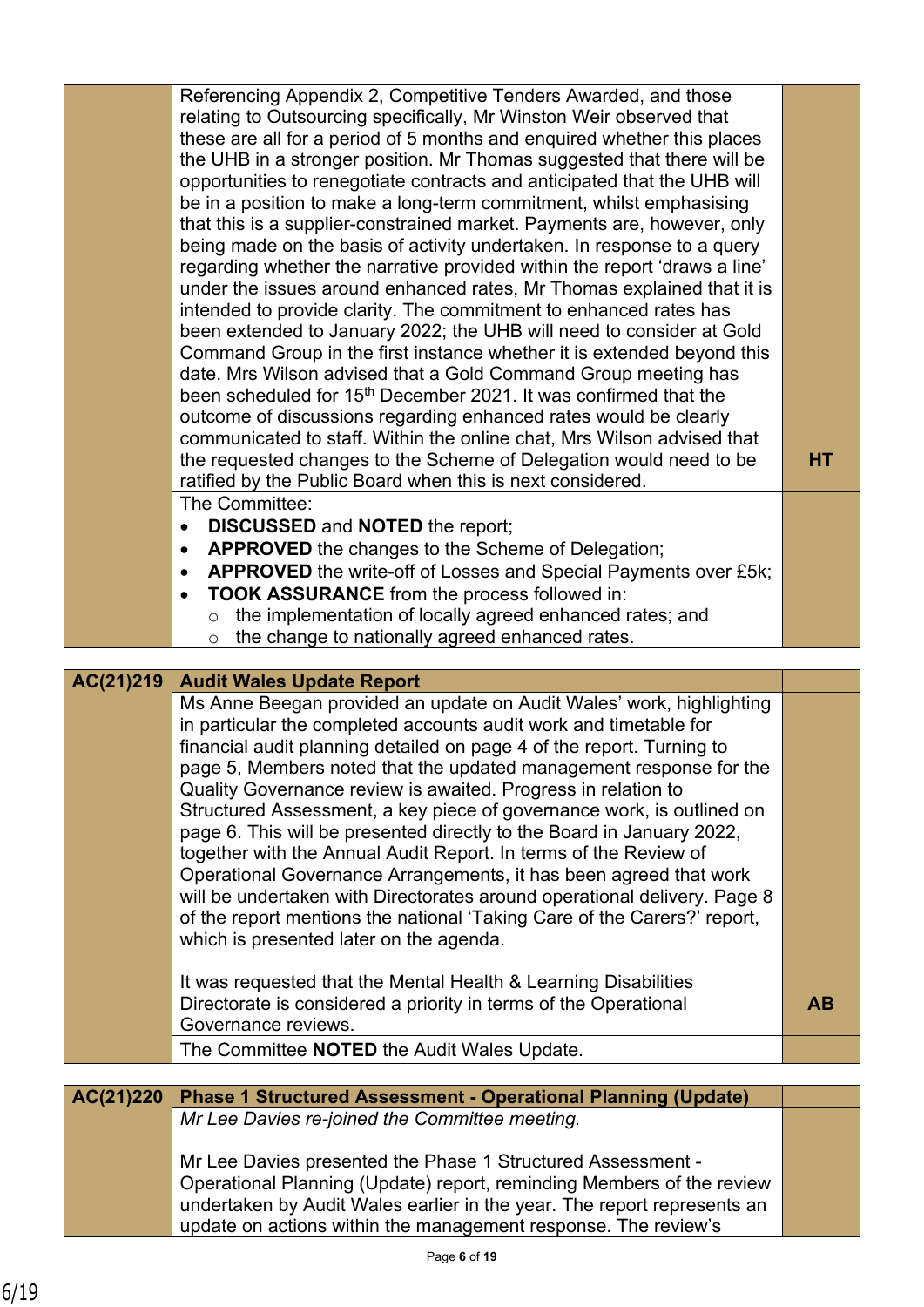| June 2021.<br><b>Phase 2 Structured Assessment - Corporate Governance and</b> |                                                                                                                                                                                                                                                                                                                                                                                                                                                                                                                                                                                                                                                                                                                                                                                                                                                                                                                                                                                                                                                                                                                     |
|-------------------------------------------------------------------------------|---------------------------------------------------------------------------------------------------------------------------------------------------------------------------------------------------------------------------------------------------------------------------------------------------------------------------------------------------------------------------------------------------------------------------------------------------------------------------------------------------------------------------------------------------------------------------------------------------------------------------------------------------------------------------------------------------------------------------------------------------------------------------------------------------------------------------------------------------------------------------------------------------------------------------------------------------------------------------------------------------------------------------------------------------------------------------------------------------------------------|
|                                                                               |                                                                                                                                                                                                                                                                                                                                                                                                                                                                                                                                                                                                                                                                                                                                                                                                                                                                                                                                                                                                                                                                                                                     |
|                                                                               |                                                                                                                                                                                                                                                                                                                                                                                                                                                                                                                                                                                                                                                                                                                                                                                                                                                                                                                                                                                                                                                                                                                     |
| Structured Assessment 2021: Phase 1 Operational Planning                      |                                                                                                                                                                                                                                                                                                                                                                                                                                                                                                                                                                                                                                                                                                                                                                                                                                                                                                                                                                                                                                                                                                                     |
| progress made in respect of the recommendations from the Audit Wales          |                                                                                                                                                                                                                                                                                                                                                                                                                                                                                                                                                                                                                                                                                                                                                                                                                                                                                                                                                                                                                                                                                                                     |
|                                                                               |                                                                                                                                                                                                                                                                                                                                                                                                                                                                                                                                                                                                                                                                                                                                                                                                                                                                                                                                                                                                                                                                                                                     |
|                                                                               |                                                                                                                                                                                                                                                                                                                                                                                                                                                                                                                                                                                                                                                                                                                                                                                                                                                                                                                                                                                                                                                                                                                     |
| the Board.                                                                    |                                                                                                                                                                                                                                                                                                                                                                                                                                                                                                                                                                                                                                                                                                                                                                                                                                                                                                                                                                                                                                                                                                                     |
| Outline Business Case preparation. Mrs Wilson reminded Members that           |                                                                                                                                                                                                                                                                                                                                                                                                                                                                                                                                                                                                                                                                                                                                                                                                                                                                                                                                                                                                                                                                                                                     |
|                                                                               |                                                                                                                                                                                                                                                                                                                                                                                                                                                                                                                                                                                                                                                                                                                                                                                                                                                                                                                                                                                                                                                                                                                     |
| term increase in capacity. Whilst acknowledging this as a possibility, Mr     |                                                                                                                                                                                                                                                                                                                                                                                                                                                                                                                                                                                                                                                                                                                                                                                                                                                                                                                                                                                                                                                                                                                     |
| consultancy market might be considered, in order to achieve a short-          |                                                                                                                                                                                                                                                                                                                                                                                                                                                                                                                                                                                                                                                                                                                                                                                                                                                                                                                                                                                                                                                                                                                     |
|                                                                               |                                                                                                                                                                                                                                                                                                                                                                                                                                                                                                                                                                                                                                                                                                                                                                                                                                                                                                                                                                                                                                                                                                                     |
| expanding capacity. In response, Mr Lee Davies explained that there is        |                                                                                                                                                                                                                                                                                                                                                                                                                                                                                                                                                                                                                                                                                                                                                                                                                                                                                                                                                                                                                                                                                                                     |
|                                                                               |                                                                                                                                                                                                                                                                                                                                                                                                                                                                                                                                                                                                                                                                                                                                                                                                                                                                                                                                                                                                                                                                                                                     |
|                                                                               |                                                                                                                                                                                                                                                                                                                                                                                                                                                                                                                                                                                                                                                                                                                                                                                                                                                                                                                                                                                                                                                                                                                     |
|                                                                               |                                                                                                                                                                                                                                                                                                                                                                                                                                                                                                                                                                                                                                                                                                                                                                                                                                                                                                                                                                                                                                                                                                                     |
| Ms Beegan reminded Members that this is the first phase of the                |                                                                                                                                                                                                                                                                                                                                                                                                                                                                                                                                                                                                                                                                                                                                                                                                                                                                                                                                                                                                                                                                                                                     |
|                                                                               |                                                                                                                                                                                                                                                                                                                                                                                                                                                                                                                                                                                                                                                                                                                                                                                                                                                                                                                                                                                                                                                                                                                     |
| and 4 are both complete. The issue of planning capacity is not yet fully      |                                                                                                                                                                                                                                                                                                                                                                                                                                                                                                                                                                                                                                                                                                                                                                                                                                                                                                                                                                                                                                                                                                                     |
| been significant endeavours by the Planning team. Recommendations 3           |                                                                                                                                                                                                                                                                                                                                                                                                                                                                                                                                                                                                                                                                                                                                                                                                                                                                                                                                                                                                                                                                                                                     |
|                                                                               |                                                                                                                                                                                                                                                                                                                                                                                                                                                                                                                                                                                                                                                                                                                                                                                                                                                                                                                                                                                                                                                                                                                     |
| findings had been positive overall, with four recommendations relating        |                                                                                                                                                                                                                                                                                                                                                                                                                                                                                                                                                                                                                                                                                                                                                                                                                                                                                                                                                                                                                                                                                                                     |
|                                                                               | to alignment of plans; planning capacity; performance tracking; and<br>monitoring and reporting. In summary, Members heard that there have<br>resolved, although temporary resources have been put in place; Mr Lee<br>Davies recognised the need for a more sustainable long-term solution.<br>Structured Assessment 2021 and that Audit Wales recognised the<br>positive progress made against their recommendations.<br>Mr Maynard Davies congratulated the Planning team on their progress,<br>and queried the anticipated interest in terms of recruitment when<br>a relatively small field. Whilst confident in recruiting small numbers, it<br>may be challenging to appoint more. It was suggested that the<br>Lee Davies indicated that he would not be inclined to explore it this<br>financial year. It might be considered as an option at the stage of<br>- depending on the level of spend – this would need to be approved by<br>Mr Lee Davies left the Committee meeting.<br>The Committee CONSIDERED and TOOK ASSURANCE from<br>Arrangements - Hywel Dda University Health Board report, published |

| <b>Financial Management</b>                         |  |
|-----------------------------------------------------|--|
| DEFERRED to 22 <sup>nd</sup> February 2022 meeting. |  |
|                                                     |  |
|                                                     |  |

| AC(21)222   Orthopaedic Services Follow-up          |  |
|-----------------------------------------------------|--|
| DEFERRED to 22 <sup>nd</sup> February 2022 meeting. |  |
|                                                     |  |

**AC(21)223 Review of the Sustainable Use of RTT Monies** DEFERRED to 22nd February 2022 meeting.

## **Taking Care of the Carers? How NHS Bodies Supported Staff Wellbeing during the COVID-19 Pandemic AC(21)224**

*Mrs Lisa Gostling joined the Committee meeting.*

Ms Beegan introduced the Taking Care of the Carers? How NHS Bodies Supported Staff Wellbeing during the COVID-19 Pandemic report, explaining that this is a high-level review. It is the second COVID-19 related Audit Wales output, this time focusing on the importance of staff wellbeing and emphasising that there is still much to be done in addressing this. A checklist tool has been prepared for use within organisations. Staff wellbeing has also been considered during the Structured Assessment exercise and a positive impression of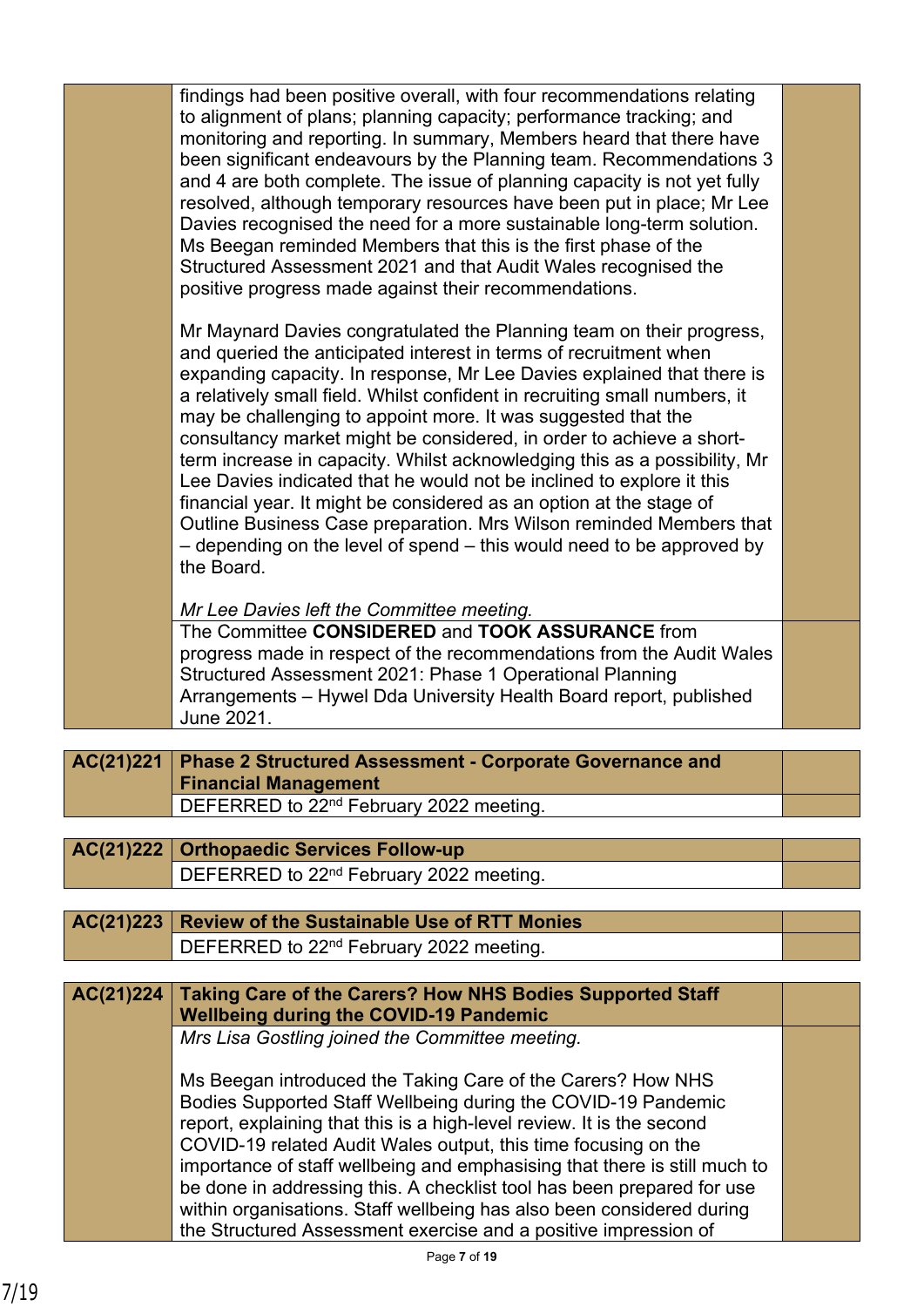HDdUHB's work in this area noted. Mrs Gostling advised Members that an action plan to address the findings of the report had been developed. There were a couple of dates omitted from this, which would be rectified. HDdUHB has taken various actions to enhance its staff wellbeing services, including the introduction of a bilingual helpline, and the organisation is considering how best to scale its plans. The next step in the process will be how the organisation supports staff to deal with trauma relating to the COVID-19 pandemic.

Professor Gammon welcomed the constructive report, noting that it serves to supplement a number of the reports considered by PODCC at its meeting on 13th December 2021. It also provides a useful benchmark as an organisation. Professor Gammon wished to reassure ARAC that PODCC is assured by the processes in place, whilst accepting that there needs to be continued and ongoing development. The UHB is moving in the correct direction, both in terms of plans and the monitoring of these. Referencing Recommendation 4 specifically, and the requirement to work with other Health Boards, it was noted that the management response is fairly generic. Professor Gammon enquired whether consideration is being given by Directors of Workforce & OD to meetings or initiatives around collaborative/regional approaches to staff wellbeing; or, if not, whether these might be developed. Mrs Gostling confirmed that, only in the last few weeks, this issue has been discussed on an All Wales basis. Information is being submitted by Health Boards to NHS Wales, with the intention of sharing learning and good practice. Discussions are taking place between HDdUHB and Swansea Bay UHB around what might be implemented collectively. The Innovation Hub is also facilitating conversations with Local Authority partners. Mr Davies enquired whether progress against Recommendations 1 and 5, around targets for Occupational Health and Key Performance Indicators, would be monitored by PODCC. In response, Mrs Gostling advised that the organisation is beginning to develop a Workforce Dashboard. It has been agreed that the finalised set of workforce metrics will be presented to the February 2022 meeting of PODCC.

Mrs Hardisty recalled that, to improve accessibility, a single point of contact for staff wellbeing had been mooted. With regard to the helpline, Mrs Hardisty enquired whether consideration has been given to those working in the community. Members heard that the helpline provides 24/7 access to telephone and online wellbeing resources, and provision of initial counselling should it be required. Counselling services are also available via each of the three counties; the UHB also offers Occupational Health services, and has 100 Wellbeing Champions. Mrs Gostling confirmed that access to all of these services will be brought together under one point of contact, which is intended to ensure that the appropriate support is provided to staff. Mrs Hardisty welcomed this, adding that – based on discussions with other Health Board Vice-Chairs – she was of the opinion that HDdUHB staff are the best served in terms of staff wellbeing. Ms Beegan confirmed that the review had identified positive findings within HDdUHB, and that the report will allow Health Boards to compare and contrast services. Mr Newman welcomed Audit Wales' recognition of staff wellbeing as a matter of importance. Focusing on exit interviews, Mr Newman enquired whether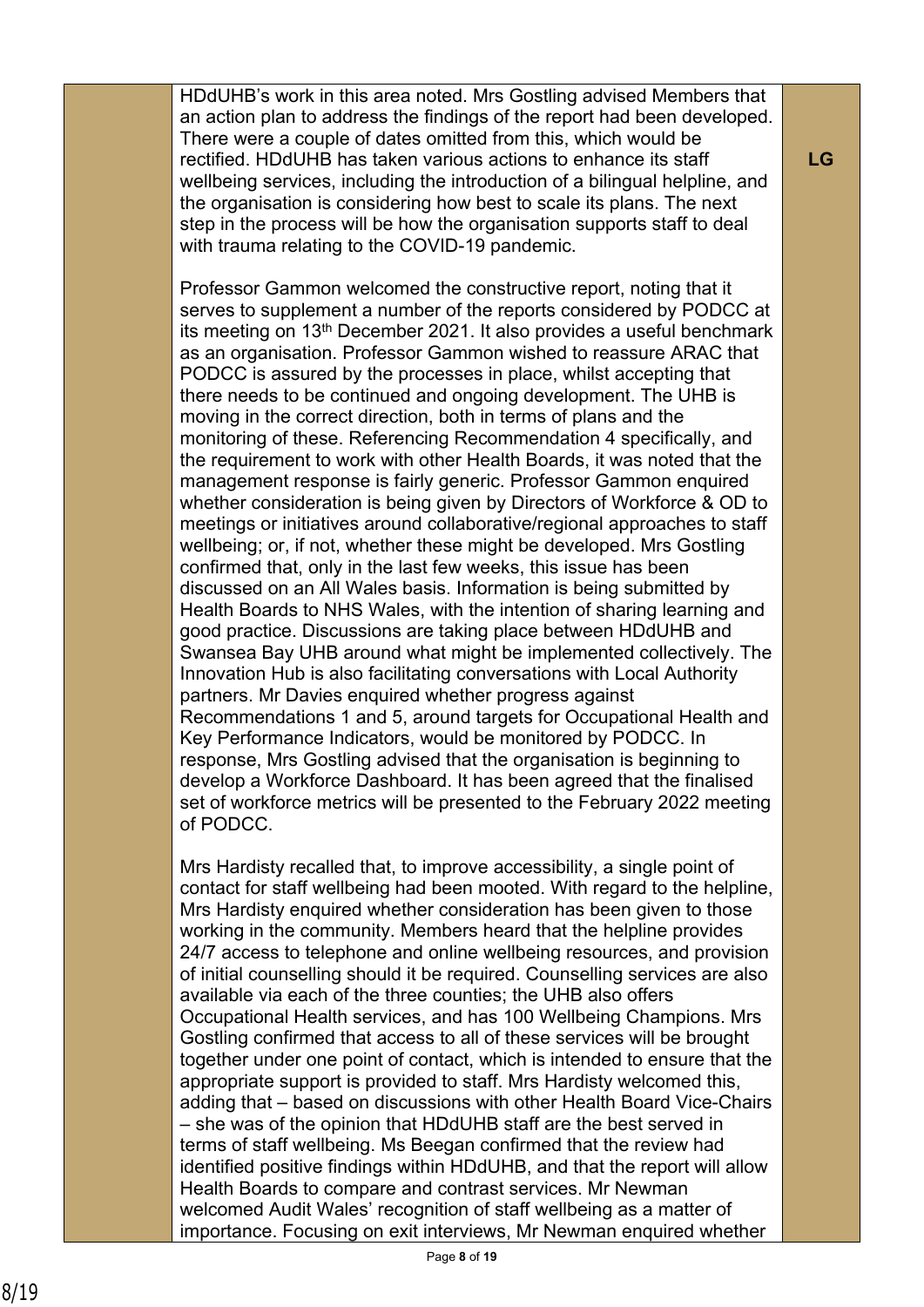|           | there are any common themes arising from these. Mrs Gostling advised<br>that, whilst exit interviews have not formed part of the general metrics,<br>the organisation does analyse data on leavers and reasons for leaving.<br>The UHB will also be engaging with people who are considering leaving<br>to establish the reason for this and whether they can be persuaded to<br>stay. Within the online chat, various Members congratulated Mrs<br>Gostling and her team and Mr Newman thanked them for their<br>continued efforts in this area.<br>Mrs Gostling left the Committee meeting.<br>The Committee NOTED the Taking Care of the Carers? How NHS<br>Bodies Supported Staff Wellbeing during the COVID-19 Pandemic<br>report and management response.                                                                                                                                                                                                                                                                                                                                                                                                                                                                                                                                                                                       |  |
|-----------|-------------------------------------------------------------------------------------------------------------------------------------------------------------------------------------------------------------------------------------------------------------------------------------------------------------------------------------------------------------------------------------------------------------------------------------------------------------------------------------------------------------------------------------------------------------------------------------------------------------------------------------------------------------------------------------------------------------------------------------------------------------------------------------------------------------------------------------------------------------------------------------------------------------------------------------------------------------------------------------------------------------------------------------------------------------------------------------------------------------------------------------------------------------------------------------------------------------------------------------------------------------------------------------------------------------------------------------------------------|--|
|           |                                                                                                                                                                                                                                                                                                                                                                                                                                                                                                                                                                                                                                                                                                                                                                                                                                                                                                                                                                                                                                                                                                                                                                                                                                                                                                                                                       |  |
| AC(21)225 | <b>Internal Audit Plan Progress Report</b>                                                                                                                                                                                                                                                                                                                                                                                                                                                                                                                                                                                                                                                                                                                                                                                                                                                                                                                                                                                                                                                                                                                                                                                                                                                                                                            |  |
|           | Mr James Johns presented the Internal Audit (IA) Plan Progress report,<br>highlighting the audits finalised since the previous meeting, one with a<br>Limited Assurance rating. In terms of ongoing planning and delivery, a<br>considerable amount of audit work is in progress, although there have<br>been a number of delays, primarily due to pressures on services.<br>Further details are set out in Section 3 of the report. Internal Audit has<br>been undertaking planning discussions with UHB representatives since<br>the report was prepared. These have included conversations around<br>additional audits potentially required. Paragraph 3.3 outlines potential<br>adjustments to the Internal Audit Plan requested/required.<br>Whilst appreciating the reasons for delays, Mr Newman emphasised<br>that this will result in time pressures in future meetings and agendas.<br>The depth of discussion required is also unknown, as it is determined<br>by the assurance rating. It may be necessary to consider introducing an<br>additional meeting, or adding Internal Audit reports to the May 2022<br>meeting agenda. Mrs Wilson advised that there have been discussions<br>during Executive Team meetings which indicate that more audits may<br>need to be deferred or delayed. It is not possible at this stage to confirm |  |
|           | further details, as there are too many 'unknowns' in relation to the<br>COVID-19 response. Members were assured that Mrs Wilson and Mr<br>Johns meet on a weekly basis to discuss progress against the Internal<br>Audit Plan.<br>The Committee NOTED progress with delivery of the plan for the                                                                                                                                                                                                                                                                                                                                                                                                                                                                                                                                                                                                                                                                                                                                                                                                                                                                                                                                                                                                                                                      |  |
|           | current year, the required adjustments to the plan and the assurance                                                                                                                                                                                                                                                                                                                                                                                                                                                                                                                                                                                                                                                                                                                                                                                                                                                                                                                                                                                                                                                                                                                                                                                                                                                                                  |  |
|           | available from the finalised Internal Audit reports.                                                                                                                                                                                                                                                                                                                                                                                                                                                                                                                                                                                                                                                                                                                                                                                                                                                                                                                                                                                                                                                                                                                                                                                                                                                                                                  |  |
|           |                                                                                                                                                                                                                                                                                                                                                                                                                                                                                                                                                                                                                                                                                                                                                                                                                                                                                                                                                                                                                                                                                                                                                                                                                                                                                                                                                       |  |
| AC(21)226 | Deployment of Welsh Patient Administration System (WPAS) into<br><b>Mental Health &amp; Learning Disabilities (MHLD) (Limited Assurance)</b>                                                                                                                                                                                                                                                                                                                                                                                                                                                                                                                                                                                                                                                                                                                                                                                                                                                                                                                                                                                                                                                                                                                                                                                                          |  |
|           | Mr Anthony Tracey joined the Committee meeting.<br>Mr Martyn Lewis introduced the Deployment of WPAS into MHLD<br>report, indicating that this audit had been requested by the UHB, having<br>been identified as a potential area of weakness. To provide context, the<br>previous MHLD Patient Administration System had reached its 'end of<br>life' and become fragile; the decision had been made to transfer to<br>WPAS. The audit had identified slippage in implementation for various<br>reasons, together with a number of other issues including: lack of an<br>internal business case; failure to update the Project Initiation Document                                                                                                                                                                                                                                                                                                                                                                                                                                                                                                                                                                                                                                                                                                   |  |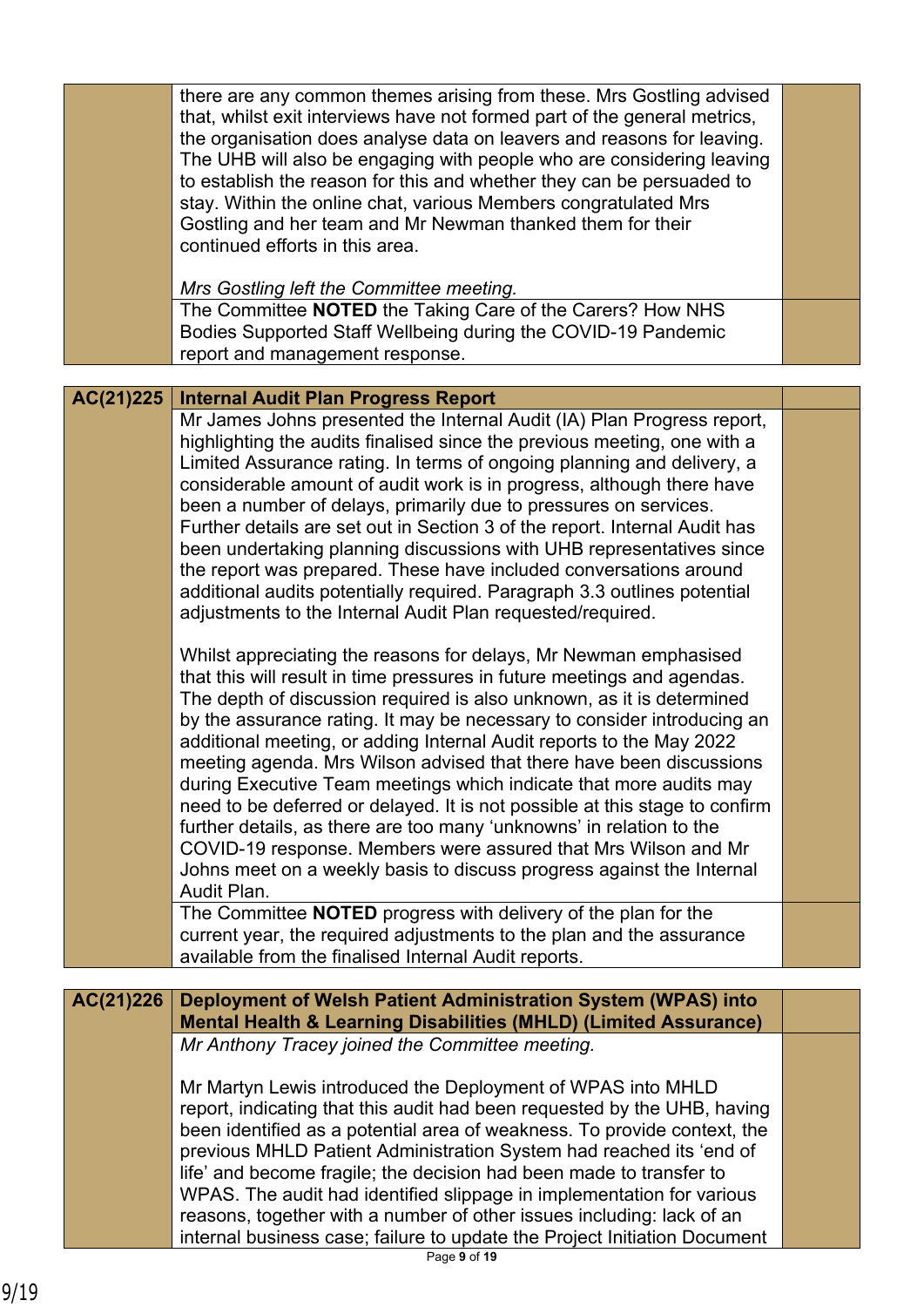(PID); risks not subjected to continued monitoring and review; incomplete gap analysis; project group not meeting regularly. These had been compounded by insufficient resource allocation and a failure to conduct a formal post-implementation review. All of the audit findings and recommendations have been accepted, and it should be noted that WPAS is now operational within the MHLD Directorate.

Mr Thomas thanked Internal Audit for their report, which highlights a number of important concerns. Members heard that there had been challenging discussions around the assurance rating, with No Assurance having been considered. Mr Thomas welcomed the context provided, adding that historically, the PAS in MHLD had largely been supported 'in-house'. This arrangement has now transitioned to the UHB's Digital team. Rolling out WPAS within MHLD had been extremely challenging, particularly as clinical pathways within Mental Health are not necessarily as clearly defined as elsewhere. Historical issues had also impacted, together with the COVID-19 pandemic. It should be noted, however, that HDdUHB is the only organisation in Wales with an integrated Patient Administration System across MHLD. Mr Thomas drew Members' attention to the timescales for implementation of actions, which are all relatively short; stating that he and Mr Anthony Tracey are keen to address these as quickly as possible, aside from those which are outside the UHB's control. In summary, Mr Thomas described the audit as having been both challenging and constructive.

Mrs Hardisty expressed concern that the Directorate is not represented at today's meeting. Mr Thomas apologised for standing MHLD colleagues down from attending the meeting, whilst assuring Members that the MHLD Directorate is fully signed-up to WPAS implementation; adding that a follow-up audit will be conducted towards the end of 2021/22 and committing to ensure the Directorate are represented when this is considered by ARAC. Mrs Hardisty advised that this has been an issue she has been raising since her appointment as Vice-Chair, having been aware that data was being collated manually due to the lack of a suitable reporting system. In view of this, it was suggested that the findings of the audit might have been even worse, although there are obviously still causes for concern. Whilst not wishing to imply any criticism of individuals, Mrs Hardisty requested assurance regarding whether the Project Managers have the required skills and experience. Mr Thomas acknowledged these comments, and that further work is required, whilst reiterating that WPAS is operational within MHLD. The UHB will need to ensure that the Digital team provide the requisite support to roll out the system fully. Mr Thomas was hopeful that ARAC will be presented with additional assurance when the follow-up audit is completed. Mr Anthony Tracey agreed that this issue has been without resolution for too long. Implementation had been difficult, exacerbated by a lack of understanding within the service regarding the workings of WPAS. Members heard that Mr Tracey has met with Ms Liz Carroll and other representatives from the MHLD Directorate, including the Project Managers. A Delivery Manager has recently been appointed who has previously worked in Scheduled Care and who therefore has a detailed understanding of WPAS. A gap analysis will be undertaken, and the Digital team is looking to appoint dedicated resource to support the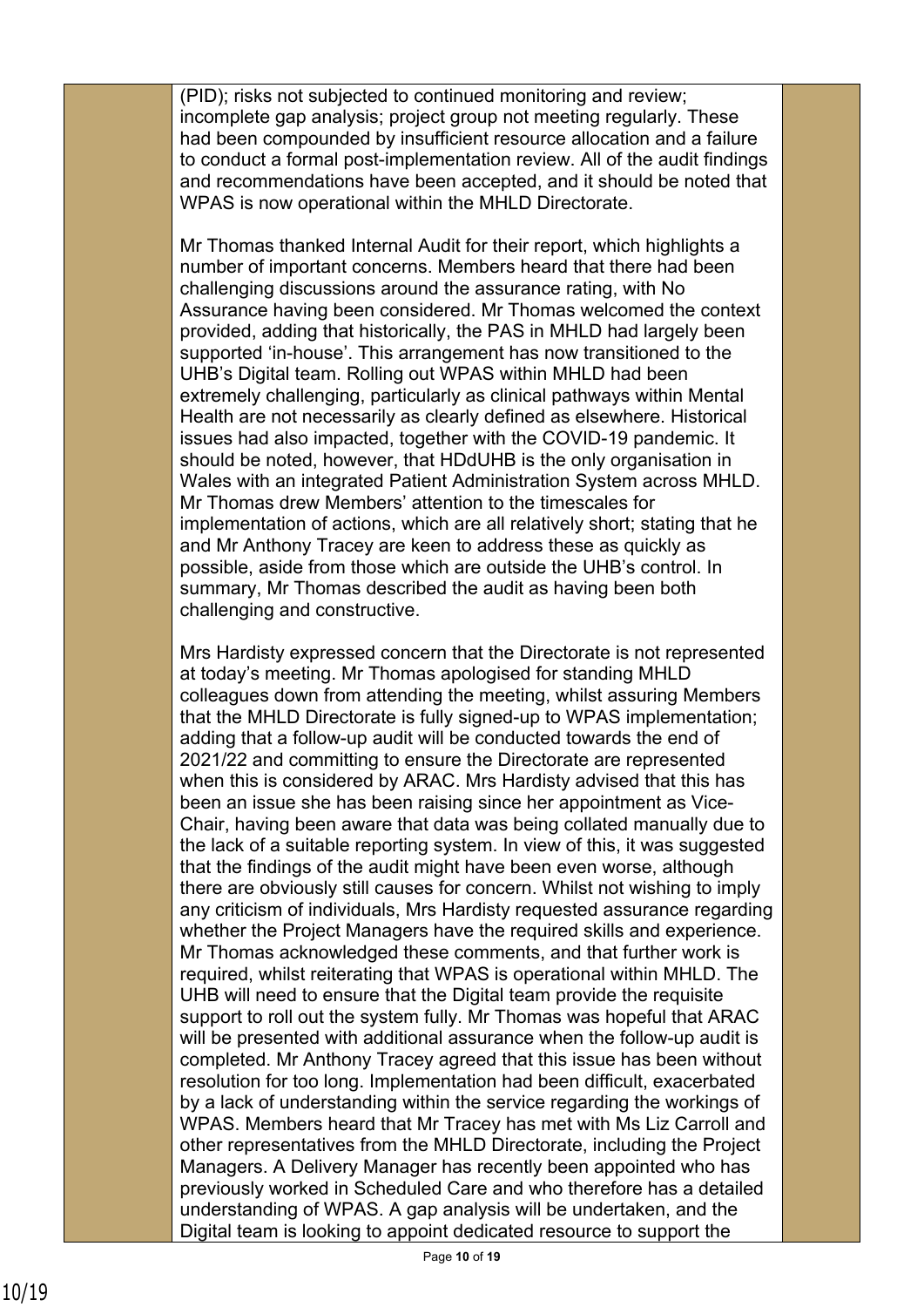Project Managers. Mr Tracey and Ms Carroll will be joint SROs, Terms of Reference for the Project Groups have been agreed, and weekly and monthly meetings are taking place. Mr Tracey hoped that this information provided Members with additional assurance and was confident that, as more services are added to WPAS, its implementation will become more smooth. Mr Weir expressed concern around the lack of ownership identified in the report, together with deficiencies in regards to post-implementation reviews. The move to working from home since the advent of COVID-19 was also highlighted, in terms of whether this impacted on WPAS implementation and caused engagement issues. Mr Weir emphasised the need for the MHLD Directorate to signal a commitment to WPAS. Mr Tracey acknowledged that the increase in working from home could have impacted; however advised that the majority (80-90%) of administrative staff had received training in WPAS before the instruction to work from home. Further training will also be undertaken. In terms of the roll out of WPAS, all MHLD Inpatient services and a number of Outpatient services have been migrated, with others still to be migrated. Mr Tracey emphasised that MHLD already have a clinical patient administration system with which they are familiar; WPAS is used for statistical reporting. A significant amount of work has already been completed, although further work is required around putting processes in place. Whilst the ownership of implementation sits within the Digital team, the Directorate/service forms a key part. Within the online chat, Professor Gammon also expressed concern regarding progress on the delivery of Recommendation 1.1 specifically, and whether governance structures are in place to ensure this. Mrs Wilson confirmed that MHLD are fully signed-up to the roll-out of WPAS, advising that a meeting involving various colleagues had taken place to discuss the report and management response in detail.

Based on the findings of the audit, Mr Newman raised serious concerns regarding how it had been awarded even a Limited Assurance rating. Examples included Objectives 4 and 5, which had concluded Limited Assurance, despite identifying that a training plan and user training were not in place and that lessons learned were not recorded. Whilst appreciating that steps are being taken to rectify these issues, it did not seem appropriate to take this into account when processes were not in place at the point of audit. Mr Johns confirmed that the assurance rating had been discussed with UHB management. The view was taken that WPAS had been implemented and that this should be accorded some weighting, along with the audit's other findings. Mr Johns did accept these comments, however, and agreed that a rating of No Assurance could have been awarded. With regard to training, Mr Lewis advised that some training had been provided to staff. In terms of the lessons learned/post-implementation review, whilst this may not have been a formal process, there had been consideration of issues/difficulties. Mr Lewis also reminded Members that this audit had been at the request of the UHB, which should offer some assurance. Mrs Wilson and Mr Thomas confirmed that there had been a lengthy, challenging and detailed debate regarding the assurance rating for this report. As indicated above, but for the fact that there is an operational WPAS in MHLD, the rating would have been No Assurance. Mr Thomas accepted that the system roll-out had not been conducted in the way he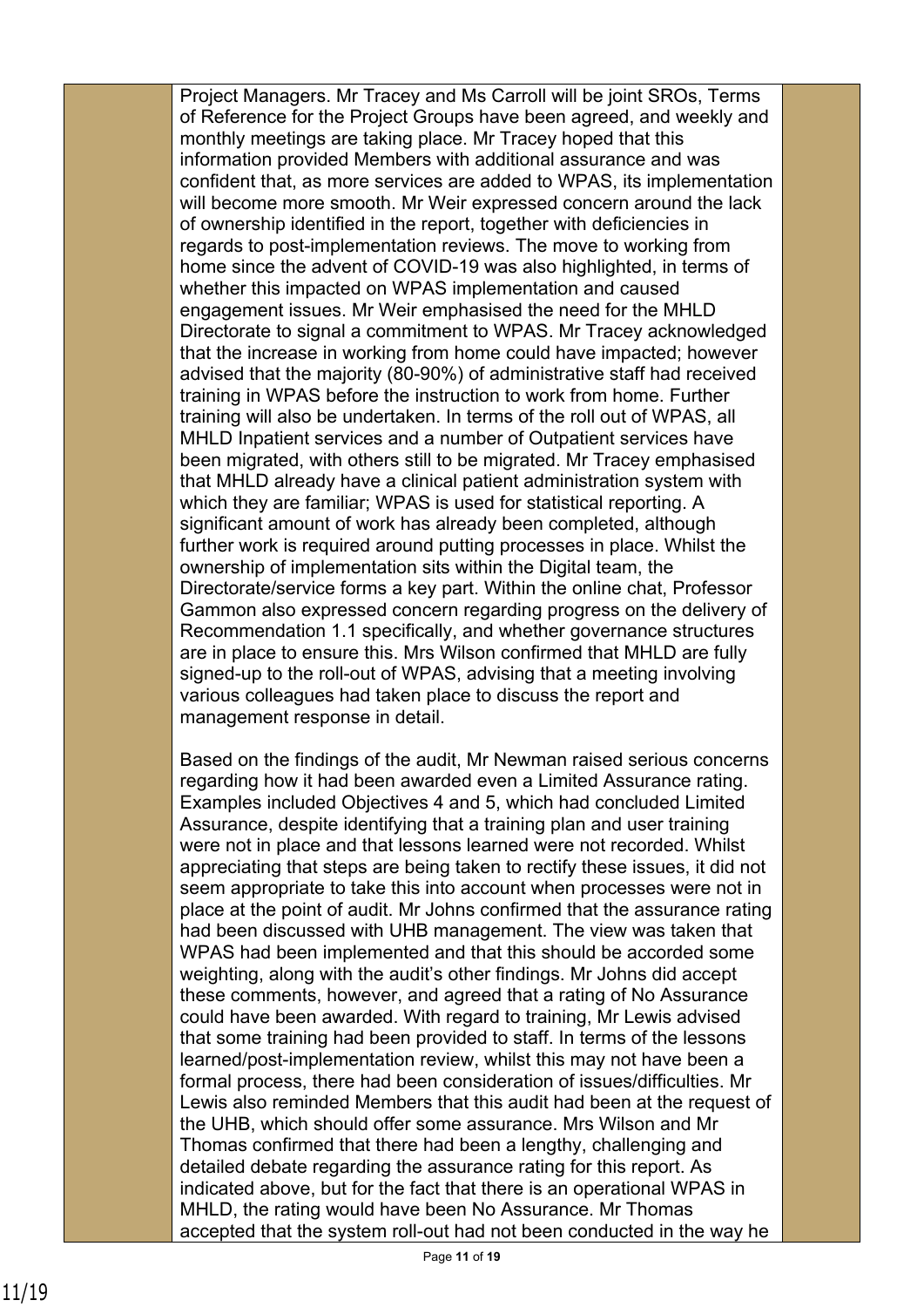| Limited Assurance rating as any more satisfactory than No Assurance.                                                                                                                                                                                                                                                                                                                                                                                                                                                                                                                                                                                                                                                                                                                                                                                                                                                                                                                                                                                                                                                                                                                                                                             |                                                                                                                                                                                                                                                                                                                                                                                                                                                                                                                                                                                                                         |
|--------------------------------------------------------------------------------------------------------------------------------------------------------------------------------------------------------------------------------------------------------------------------------------------------------------------------------------------------------------------------------------------------------------------------------------------------------------------------------------------------------------------------------------------------------------------------------------------------------------------------------------------------------------------------------------------------------------------------------------------------------------------------------------------------------------------------------------------------------------------------------------------------------------------------------------------------------------------------------------------------------------------------------------------------------------------------------------------------------------------------------------------------------------------------------------------------------------------------------------------------|-------------------------------------------------------------------------------------------------------------------------------------------------------------------------------------------------------------------------------------------------------------------------------------------------------------------------------------------------------------------------------------------------------------------------------------------------------------------------------------------------------------------------------------------------------------------------------------------------------------------------|
|                                                                                                                                                                                                                                                                                                                                                                                                                                                                                                                                                                                                                                                                                                                                                                                                                                                                                                                                                                                                                                                                                                                                                                                                                                                  |                                                                                                                                                                                                                                                                                                                                                                                                                                                                                                                                                                                                                         |
|                                                                                                                                                                                                                                                                                                                                                                                                                                                                                                                                                                                                                                                                                                                                                                                                                                                                                                                                                                                                                                                                                                                                                                                                                                                  |                                                                                                                                                                                                                                                                                                                                                                                                                                                                                                                                                                                                                         |
| That the Internal Audit team reflect on the Committee's comments<br>$\bullet$                                                                                                                                                                                                                                                                                                                                                                                                                                                                                                                                                                                                                                                                                                                                                                                                                                                                                                                                                                                                                                                                                                                                                                    | <b>JJ</b>                                                                                                                                                                                                                                                                                                                                                                                                                                                                                                                                                                                                               |
| That a further update be presented to the next meeting, to include<br>$\bullet$                                                                                                                                                                                                                                                                                                                                                                                                                                                                                                                                                                                                                                                                                                                                                                                                                                                                                                                                                                                                                                                                                                                                                                  | <b>HT</b>                                                                                                                                                                                                                                                                                                                                                                                                                                                                                                                                                                                                               |
|                                                                                                                                                                                                                                                                                                                                                                                                                                                                                                                                                                                                                                                                                                                                                                                                                                                                                                                                                                                                                                                                                                                                                                                                                                                  |                                                                                                                                                                                                                                                                                                                                                                                                                                                                                                                                                                                                                         |
|                                                                                                                                                                                                                                                                                                                                                                                                                                                                                                                                                                                                                                                                                                                                                                                                                                                                                                                                                                                                                                                                                                                                                                                                                                                  | <b>CM</b>                                                                                                                                                                                                                                                                                                                                                                                                                                                                                                                                                                                                               |
|                                                                                                                                                                                                                                                                                                                                                                                                                                                                                                                                                                                                                                                                                                                                                                                                                                                                                                                                                                                                                                                                                                                                                                                                                                                  |                                                                                                                                                                                                                                                                                                                                                                                                                                                                                                                                                                                                                         |
| That the management response to Recommendation 1.1 should<br>$\bullet$                                                                                                                                                                                                                                                                                                                                                                                                                                                                                                                                                                                                                                                                                                                                                                                                                                                                                                                                                                                                                                                                                                                                                                           | <b>HT</b>                                                                                                                                                                                                                                                                                                                                                                                                                                                                                                                                                                                                               |
| comprise a list of all intended actions, as opposed to examples;                                                                                                                                                                                                                                                                                                                                                                                                                                                                                                                                                                                                                                                                                                                                                                                                                                                                                                                                                                                                                                                                                                                                                                                 |                                                                                                                                                                                                                                                                                                                                                                                                                                                                                                                                                                                                                         |
| That the contents of the report and the Committee's concerns be<br>$\bullet$                                                                                                                                                                                                                                                                                                                                                                                                                                                                                                                                                                                                                                                                                                                                                                                                                                                                                                                                                                                                                                                                                                                                                                     | <b>PN/JW</b>                                                                                                                                                                                                                                                                                                                                                                                                                                                                                                                                                                                                            |
|                                                                                                                                                                                                                                                                                                                                                                                                                                                                                                                                                                                                                                                                                                                                                                                                                                                                                                                                                                                                                                                                                                                                                                                                                                                  |                                                                                                                                                                                                                                                                                                                                                                                                                                                                                                                                                                                                                         |
|                                                                                                                                                                                                                                                                                                                                                                                                                                                                                                                                                                                                                                                                                                                                                                                                                                                                                                                                                                                                                                                                                                                                                                                                                                                  |                                                                                                                                                                                                                                                                                                                                                                                                                                                                                                                                                                                                                         |
| The Committee NOTED the Deployment of WPAS into MHLD (Limited                                                                                                                                                                                                                                                                                                                                                                                                                                                                                                                                                                                                                                                                                                                                                                                                                                                                                                                                                                                                                                                                                                                                                                                    |                                                                                                                                                                                                                                                                                                                                                                                                                                                                                                                                                                                                                         |
| Assurance) report and REQUESTED a further update.                                                                                                                                                                                                                                                                                                                                                                                                                                                                                                                                                                                                                                                                                                                                                                                                                                                                                                                                                                                                                                                                                                                                                                                                |                                                                                                                                                                                                                                                                                                                                                                                                                                                                                                                                                                                                                         |
|                                                                                                                                                                                                                                                                                                                                                                                                                                                                                                                                                                                                                                                                                                                                                                                                                                                                                                                                                                                                                                                                                                                                                                                                                                                  |                                                                                                                                                                                                                                                                                                                                                                                                                                                                                                                                                                                                                         |
|                                                                                                                                                                                                                                                                                                                                                                                                                                                                                                                                                                                                                                                                                                                                                                                                                                                                                                                                                                                                                                                                                                                                                                                                                                                  |                                                                                                                                                                                                                                                                                                                                                                                                                                                                                                                                                                                                                         |
| Ms Alison Shakeshaft and Mr Lance Reed joined the Committee                                                                                                                                                                                                                                                                                                                                                                                                                                                                                                                                                                                                                                                                                                                                                                                                                                                                                                                                                                                                                                                                                                                                                                                      |                                                                                                                                                                                                                                                                                                                                                                                                                                                                                                                                                                                                                         |
| meeting.                                                                                                                                                                                                                                                                                                                                                                                                                                                                                                                                                                                                                                                                                                                                                                                                                                                                                                                                                                                                                                                                                                                                                                                                                                         |                                                                                                                                                                                                                                                                                                                                                                                                                                                                                                                                                                                                                         |
| Ms Sophie Corbett introduced the Therapies Directorate Governance<br>Review report, advising that one high priority matter had been identified,<br>relating to the management of incidents, whilst recognising that these<br>are being discussed at the Directorate Quality, Safety, Experience &<br>Risk (QSER) Group. Two medium priority matters were also highlighted,<br>with an overall assurance rating of Reasonable Assurance awarded. Mr<br>Lance Reed welcomed the report, recognising the issues raised.                                                                                                                                                                                                                                                                                                                                                                                                                                                                                                                                                                                                                                                                                                                             |                                                                                                                                                                                                                                                                                                                                                                                                                                                                                                                                                                                                                         |
| Whilst recognising the context of the report, Mr Weir enquired whether<br>the Directorate are adequately assured that the required processes are<br>in place and delivering on track. In response, Mr Reed advised that<br>processes are in place for twice weekly meetings with Heads of<br>Service. These provide a forum for consideration of both governance<br>and operational challenges, such as redeployment of staff to support<br>the COVID-19 vaccination programme. The issue identified by the audit<br>relates to a failure to provide an action log in relation to these meetings,<br>which has resulted from a lack of supporting infrastructure. Members<br>were assured that this shortfall has been addressed by bringing in an<br>individual to support the governance infrastructure and allocating<br>additional time for administrative support. Whilst acknowledging the<br>relevant management responses, Professor Gammon expressed<br>surprise regarding certain of the report findings, such as those around<br>governance infrastructure, incident reporting and monitoring and<br>reporting arrangements for workforce. With regard to the latter,<br>Professor Gammon noted statements in the management response |                                                                                                                                                                                                                                                                                                                                                                                                                                                                                                                                                                                                                         |
|                                                                                                                                                                                                                                                                                                                                                                                                                                                                                                                                                                                                                                                                                                                                                                                                                                                                                                                                                                                                                                                                                                                                                                                                                                                  | would have wanted, and assured Members that he did not regard a<br>Mr Newman requested a number of actions:<br>and reconsider the assurance rating awarded;<br>confirmation that those actions within the management response<br>due for completion by December 2021 have been completed;<br>That a representative from the MHLD Directorate be invited to<br>$\bullet$<br>attend the next meeting for discussion of the above item;<br>highlighted within the ARAC Update Report to Board.<br>Mr Tracey left the Committee meeting.<br><b>Therapies Directorate Governance Review (Reasonable</b><br><b>Assurance)</b> |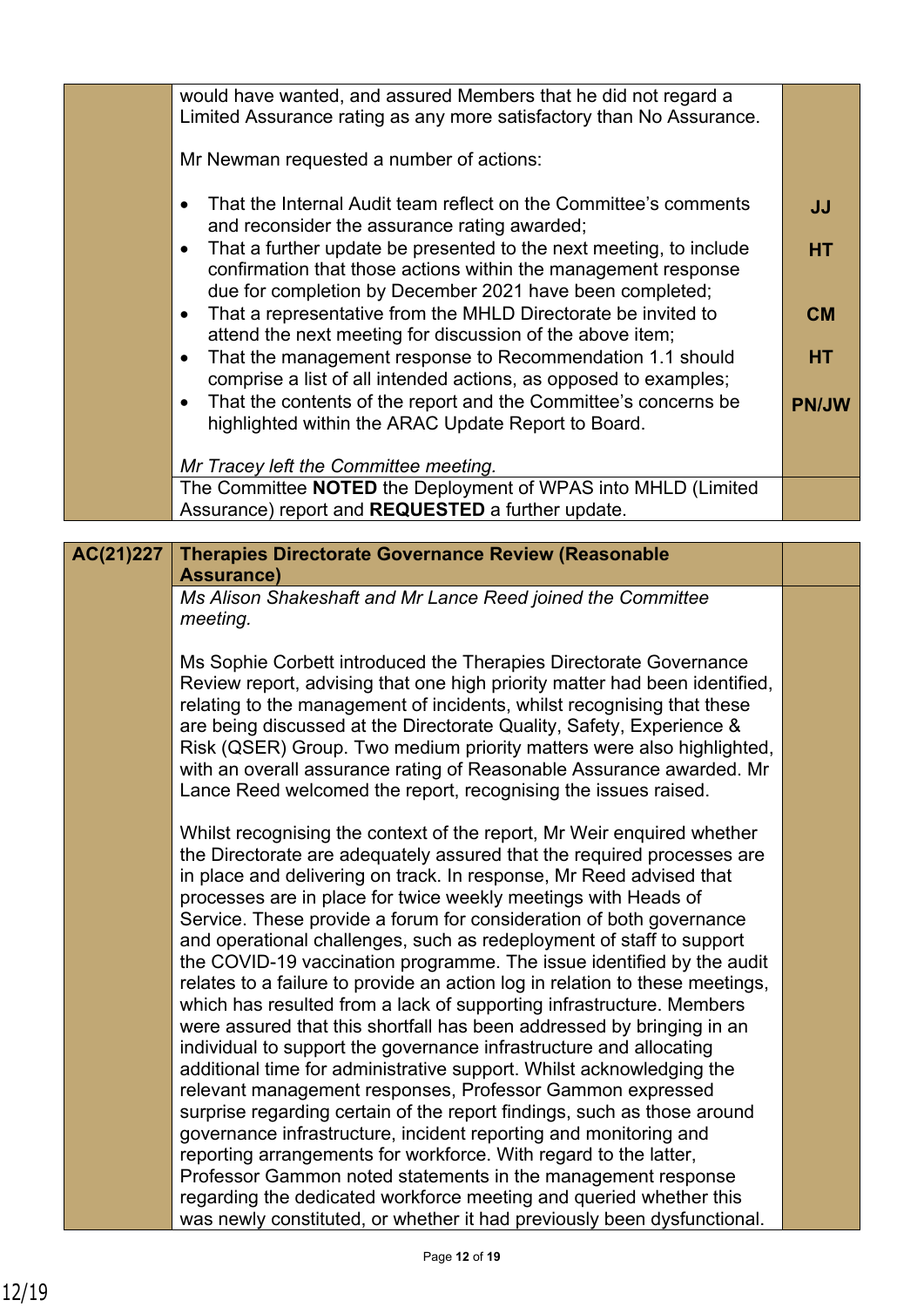Also, how it relates to PODCC. Ms Alison Shakeshaft stated that she was personally assured that all areas identified in the report (workforce, finance and performance) were being monitored and that Mr Reed is conducting regular one-to-ones with Heads of Service and joint senior management team meetings. The issue – which is acknowledged and requires rectifying – is with the formal recording/minuting of these discussions.

Professor Gammon welcomed this clarification, enquiring whether the issue is the same around incident/risk reporting, and was informed that this was the case. Whilst noting the assurance provided, Mr Weir highlighted that if Ms Shakeshaft and/or Mr Reed were indisposed, it would be challenging for someone to take over without appropriate documentation/records. Within the online chat, this was acknowledged by Ms Shakeshaft, who advised that steps are being taken to address this issue. Mr Reed assured Members that discussions around these matters are taking place and that relevant staff, including Workforce, Governance, Risk and Finance team colleagues, are co-opted into discussions as necessary. Meetings are deliberately kept 'fluid' to respond to current issues. As indicated, the issue has been an inability to provide documentary evidence of these discussions. Ms Shakeshaft conceded that COVID-19 had created additional challenges, reminding Members that prior to the pandemic there had been Chief Executive Holding to Account meetings, which had necessitated the preparation of information packs including workforce data. An absence of such meetings and the need for formal data has probably contributed to the issue. This is not intended as a criticism of changes since COVID-19, it simply reflects the current situation. Members were assured, however, that the Directorate is working on a Dashboard, which will be key in the future. Mrs Wilson advised that the audit recommendations will be added to the Audit Tracker and monitored via that mechanism, and that an update will be conducted prior to year-end to ensure that the recommendations have been embedded.

Mr Newman welcomed the shared learning demonstrated by the various Directorate Governance Reviews.

*Ms Shakeshaft and Mr Reed left the Committee meeting.* The Committee **NOTED** the Therapies Directorate Governance Review (Reasonable Assurance) report.

## **Financial Planning, Monitoring and Reporting (Reasonable Assurance) AC(21)228** Ms Corbett introduced the Financial Planning, Monitoring and Reporting report, which had identified 3 medium priority recommendations, with an overall rating of Reasonable Assurance awarded. Mr Thomas thanked the Internal Audit team, whilst expressing some disappointment with the findings and recognising that oversight arrangements have fallen short on this occasion. With regard to the first finding, around Accountability

Agreement letters, it is clear that these have not been followed up and Mr Thomas committed to ensure this is addressed. Learning is required with regard to the second finding in relation to Qlikview and the BI Dashboard, as it is vital to ensure that the organisation uses these tools for budget monitoring. The third finding, around virements, is also of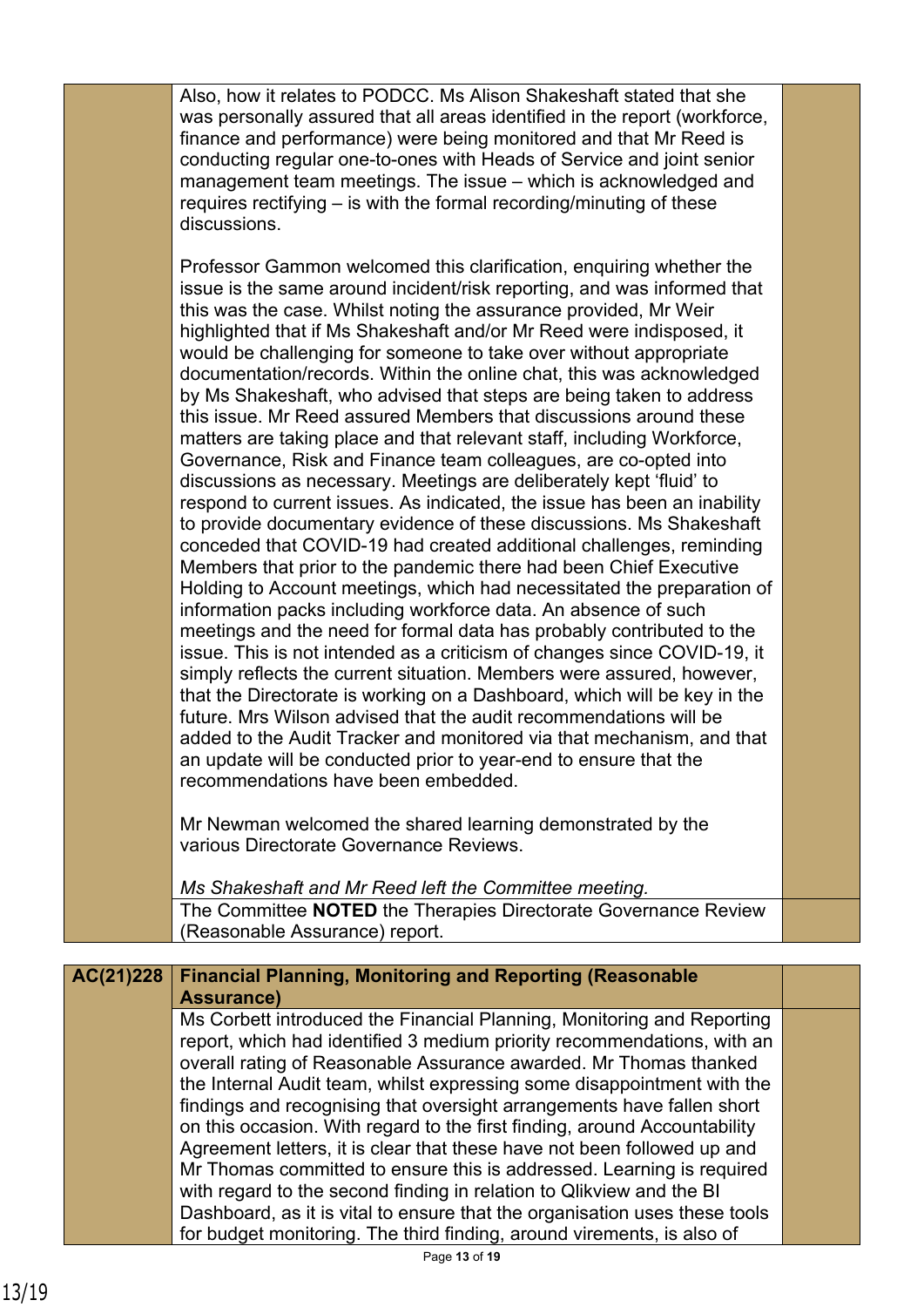concern. Mr Thomas recognised that actions need to be put in place to address all three matters and assured Members that these issues will be rectified.

With regard to Matter Arising 1, Mr Newman noted that this was not the first instance of concerns relating to the Accountability Agreement letters. Mr Thomas acknowledged this, whilst emphasising that the issue in this case related to a failure to follow up non-receipt of returns. Emphasising that the UHB has been subject to exceptional circumstances and pressures, Mr Winston Weir felt that it should not necessarily be surprised by such findings. Referencing Matter Arising 2, Mr Weir enquired how budget holders will be encouraged to use the information available via Qlikview and the BI Dashboard. In response, Mr Thomas explained that it had been a priority to provide information in an accessible way. A suite of dashboards has been put in place via PowerBI and Mr Thomas was disappointed that these were not being accessed more widely. Mr Newman enquired whether the low rates of access were as a result of lack of training or lack of awareness regarding these tools. Mr Thomas felt that there was a third possibility; that individuals are under pressure due to the COVID-19 pandemic and are not viewing accessing the dashboards as a priority. The priority is to ensure that the information/data available is of the highest quality possible and that it is accessible. Mr Newman was hopeful that, as pressures from COVID-19 reduce, access rates will increase, adding that tools such as this are intended to assist managers, and make their roles easier. It was suggested that consideration be given to how managers access corporate information, and any potential cultural issues which may impact on this. Following a discussion regarding where these matters are best monitored, it was agreed that (in addition to the Audit Tracker) the Internal Audit report would be shared with the Sustainable Resources Committee and followed up there. **HT** The Committee **NOTED** the Financial Planning, Monitoring and Reporting (Reasonable Assurance) report.

## **AC(21)229 IT Back-Up Arrangements (Substantial Assurance)**

*Mr Tracey re-joined the Committee meeting.*

Mr Lewis introduced the IT Back-Up Arrangements report, explaining that Internal Audit had been requested to evaluate whether processes were in place for the routine backup of systems or critical data and for the recovery of these items after an interruption of processing. Members heard that the UHB's back-up solution had recently been replaced. The audit had identified numerous examples of good practice, modern processes and secure and safe procedures resulting in an overall rating of Substantial Assurance. Mr Tracey welcomed the report, reminding Members that this has been an area of concern for a number of years. The Digital team has worked extremely hard during the last 18/24 months and the findings of the audit are a credit to their tenacity. Mr Thomas thanked Mr Tracey for his leadership in this area, which has been vital and agreed that the team has delivered an outstanding amount in the last two years.

Commending the findings and recognising their significance, Mr Davies congratulated the team. Whilst these provide assurance regarding the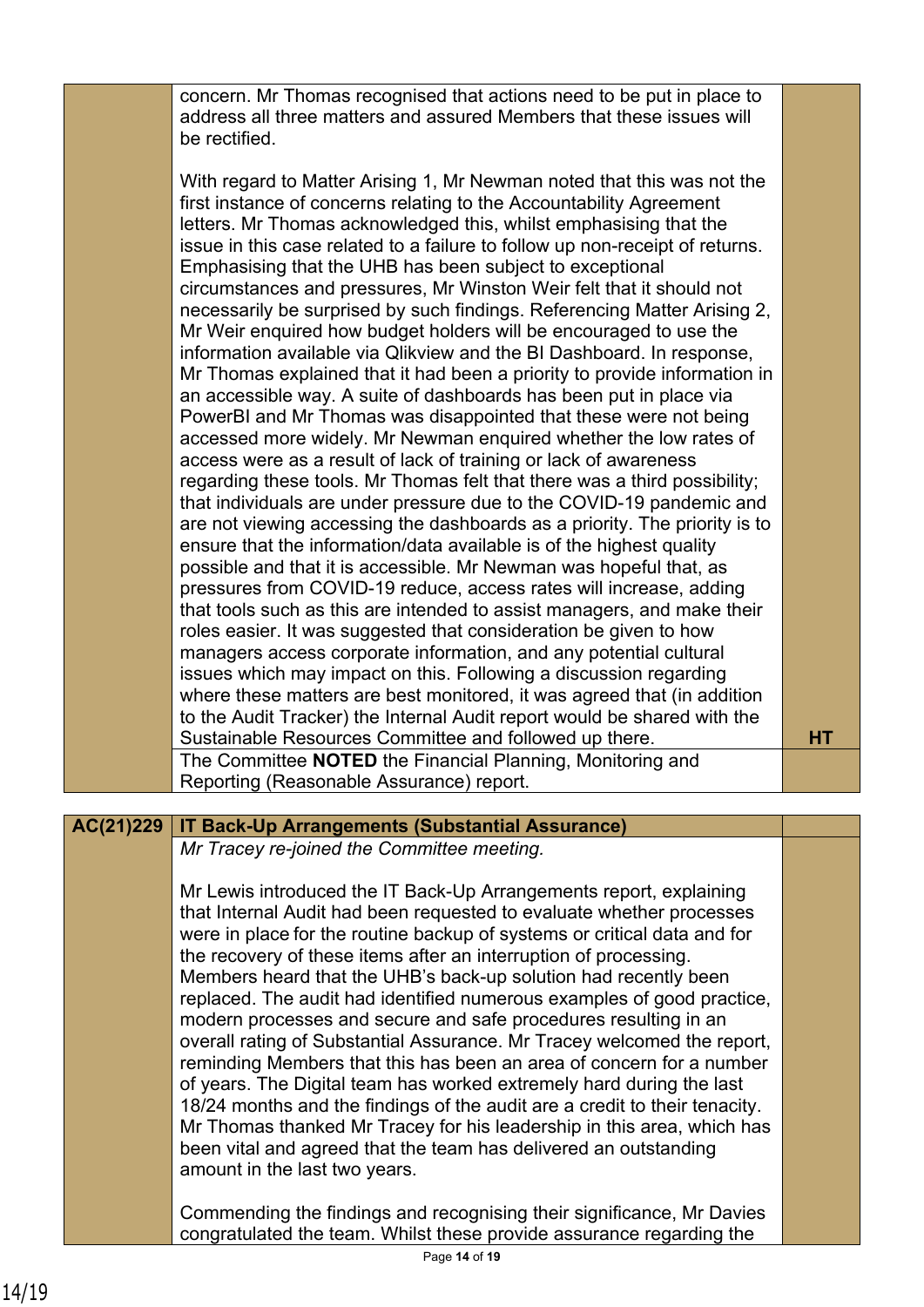|           | UHB's local systems, however, it was noted that the organisation relies  |  |
|-----------|--------------------------------------------------------------------------|--|
|           | heavily on national IT systems. Mr Davies enquired whether there are     |  |
|           | equivalent audits of nationally-hosted systems taking place, for example |  |
|           | those hosted by NHS Wales Shared Services Partnership (NWSSP)            |  |
|           | and Digital Health and Care Wales (DHCW). Mr Tracey was not aware        |  |
|           | of any such audit work, noting that a great deal of the national IT      |  |
|           | infrastructure is being moved to the new data centre. Mr Lewis advised   |  |
|           | that, whilst there are no specific audits relating to back-up            |  |
|           | arrangements, this is considered during audits of individual IT systems. |  |
|           | The data centre mentioned by Mr Tracey is subject to robust back-up      |  |
|           | processes. Within the online chat, various Members congratulated Mr      |  |
|           | Tracey and his team on resolving this long-standing issue.               |  |
|           |                                                                          |  |
|           | Mr Tracey left the Committee meeting.                                    |  |
|           | The Committee NOTED the IT Back Up Arrangements (Substantial             |  |
|           | Assurance) report.                                                       |  |
|           |                                                                          |  |
| AC(21)230 | <b>Workforce Planning</b>                                                |  |
|           | DEFERRED to 22 <sup>nd</sup> February 2022 meeting.                      |  |
|           |                                                                          |  |
| AC(21)231 | <b>Non-clinical Temporary Staff/Agency Spend</b>                         |  |
|           | DEFERRED to 22 <sup>nd</sup> February 2022 meeting.                      |  |
|           |                                                                          |  |
| AC(21)232 | <b>TriTech</b>                                                           |  |
|           | DEFERRED to 22 <sup>nd</sup> February 2022 meeting.                      |  |
|           |                                                                          |  |
| AC(21)233 | <b>Quality &amp; Safety Governance Framework</b>                         |  |
|           | DEFERRED to 22 <sup>nd</sup> February 2022 meeting.                      |  |
|           |                                                                          |  |
| AC(21)234 | <b>Corporate Governance</b>                                              |  |
|           | DEFERRED to April 2022 meeting.                                          |  |
|           |                                                                          |  |
| AC(21)235 | <b>Performance Reporting and Monitoring</b>                              |  |
|           |                                                                          |  |
|           | DEFERRED to 22 <sup>nd</sup> February 2022 meeting.                      |  |

**AC(21)236 Commissioning** DEFERRED to 22<sup>nd</sup> February 2022 meeting.

| $AC(21)237$ Records Management            |  |
|-------------------------------------------|--|
| DEFERRED to $22nd$ February 2022 meeting. |  |
|                                           |  |

| AC(21)238   Audit Tracker                                                   |  |
|-----------------------------------------------------------------------------|--|
| Mrs Beare presented the Audit Tracker report, drawing Members'              |  |
| attention to the recently-introduced Healthcare Inspectorate Wales          |  |
| (HIW) service of concern process, which is both linked to within the        |  |
| report and included in the For Information section later on the agenda.     |  |
| One of the key issues is around timeliness of implementation of             |  |
| recommendations, and whether these are implemented to a sufficient          |  |
| standard. The UHB will be taking this forward with services. Members        |  |
| heard that since August 2021, 15 reports have been closed or                |  |
| superseded, with 13 new reports received by the UHB. As at 22 <sup>nd</sup> |  |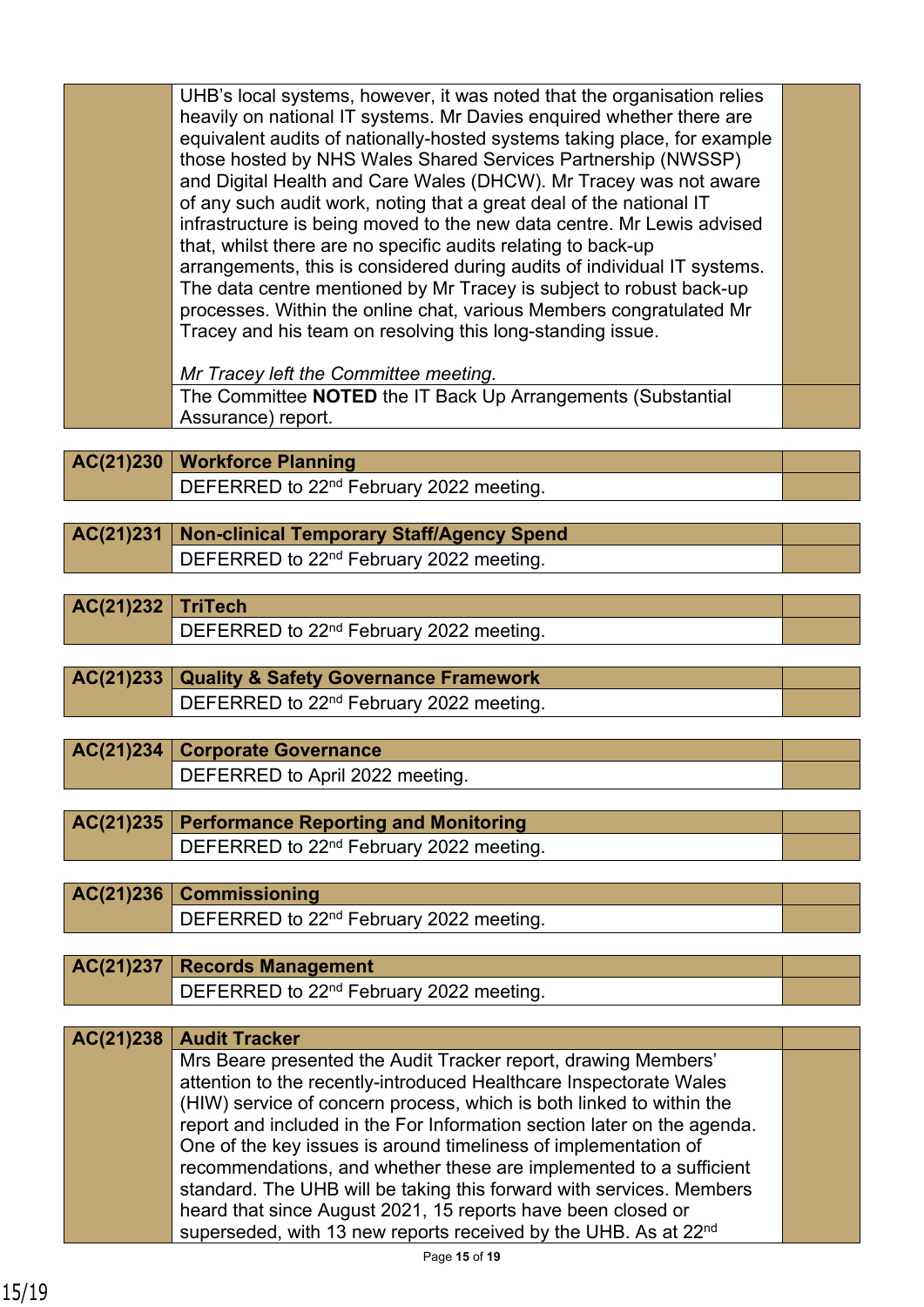|           | November 2021, there are 93 reports currently open. 39 of these                                                                     |  |
|-----------|-------------------------------------------------------------------------------------------------------------------------------------|--|
|           | reports have recommendations that have exceeded their original                                                                      |  |
|           | completion date, which has decreased from the 49 reports previously                                                                 |  |
|           | reported in October 2021. There is an increase in recommendations                                                                   |  |
|           | where the original implementation date has passed from 86 to 101. The                                                               |  |
|           | number of recommendations that have gone beyond six months of their                                                                 |  |
|           | original completion date has slightly reduced from 44 to 41 as reported                                                             |  |
|           | in October 2021. A service performance element has been introduced                                                                  |  |
|           | to the report, similar in format to the Integrated Performance Assurance                                                            |  |
|           | Report (IPAR) presented to Board. Improvements are evident in                                                                       |  |
|           | Finance, Digital, Mental Health and Pathology; a focus on Mental                                                                    |  |
|           | Health is being maintained. Areas of concern include Radiology and                                                                  |  |
|           | Central Operations, with various meetings having taken place or                                                                     |  |
|           | planned, which are beginning to result in progress. As a result of staff                                                            |  |
|           |                                                                                                                                     |  |
|           | changes within the Risk team, it has been determined that updates will                                                              |  |
|           | be on a quarterly rather than bi-monthly basis.                                                                                     |  |
|           |                                                                                                                                     |  |
|           | Mr Newman enquired whether the level of engagement from services                                                                    |  |
|           | remains good. Mrs Beare confirmed that this was the case, whilst<br>recognising that the next few months are likely to be extremely |  |
|           |                                                                                                                                     |  |
|           | challenging for services. It was agreed that ARAC will seek to maintain                                                             |  |
|           | a 'watching brief' over this area and that there is no clear rationale for                                                          |  |
|           | requiring attendance by any service currently.                                                                                      |  |
|           | The Committee TOOK ASSURANCE on the rolling programme to                                                                            |  |
|           | collate updates from services on a bi-monthly basis in order to report                                                              |  |
|           | progress.                                                                                                                           |  |
|           |                                                                                                                                     |  |
|           |                                                                                                                                     |  |
| AC(21)239 | <b>Planning Objectives Update</b>                                                                                                   |  |
|           | Mrs Wilson introduced the Planning Objectives Update report,                                                                        |  |
|           | reminding Members that three Planning Objectives have been assigned                                                                 |  |
|           | to ARAC, as follows:                                                                                                                |  |
|           |                                                                                                                                     |  |
|           | 3B Delivering Regulatory Requirements                                                                                               |  |
|           | <b>3F Board Assurance Framework</b>                                                                                                 |  |
|           | 3H Planning Objective Delivery Learning                                                                                             |  |
|           |                                                                                                                                     |  |
|           | Mrs Wilson advised that she has written formally to the Chief Executive                                                             |  |
|           | and Director of Strategic Development & Operational Planning to                                                                     |  |
|           | request that Planning Objective 3B is reconsidered/closed, on the basis                                                             |  |
|           | that this represents 'business as usual'.                                                                                           |  |
|           | The Committee TOOK ASSURANCE on the current position in regards                                                                     |  |
|           | to progress on the Planning Objectives aligned to ARAC, in order to                                                                 |  |
|           | onwardly assure the Board where Planning Objectives are progressing                                                                 |  |
|           | and are on target, and to raise any concerns where Planning Objectives                                                              |  |
|           | are identified as behind in their status and/or not achieving against their                                                         |  |
|           | key deliverables.                                                                                                                   |  |
| AC(21)240 | <b>Counter Fraud Update</b>                                                                                                         |  |
|           | Mr Ben Rees joined the Committee meeting.                                                                                           |  |
|           |                                                                                                                                     |  |
|           | Mr Ben Rees presented the Counter Fraud Update report, drawing                                                                      |  |
|           | Members' attention to activities undertaken during the recent Fraud                                                                 |  |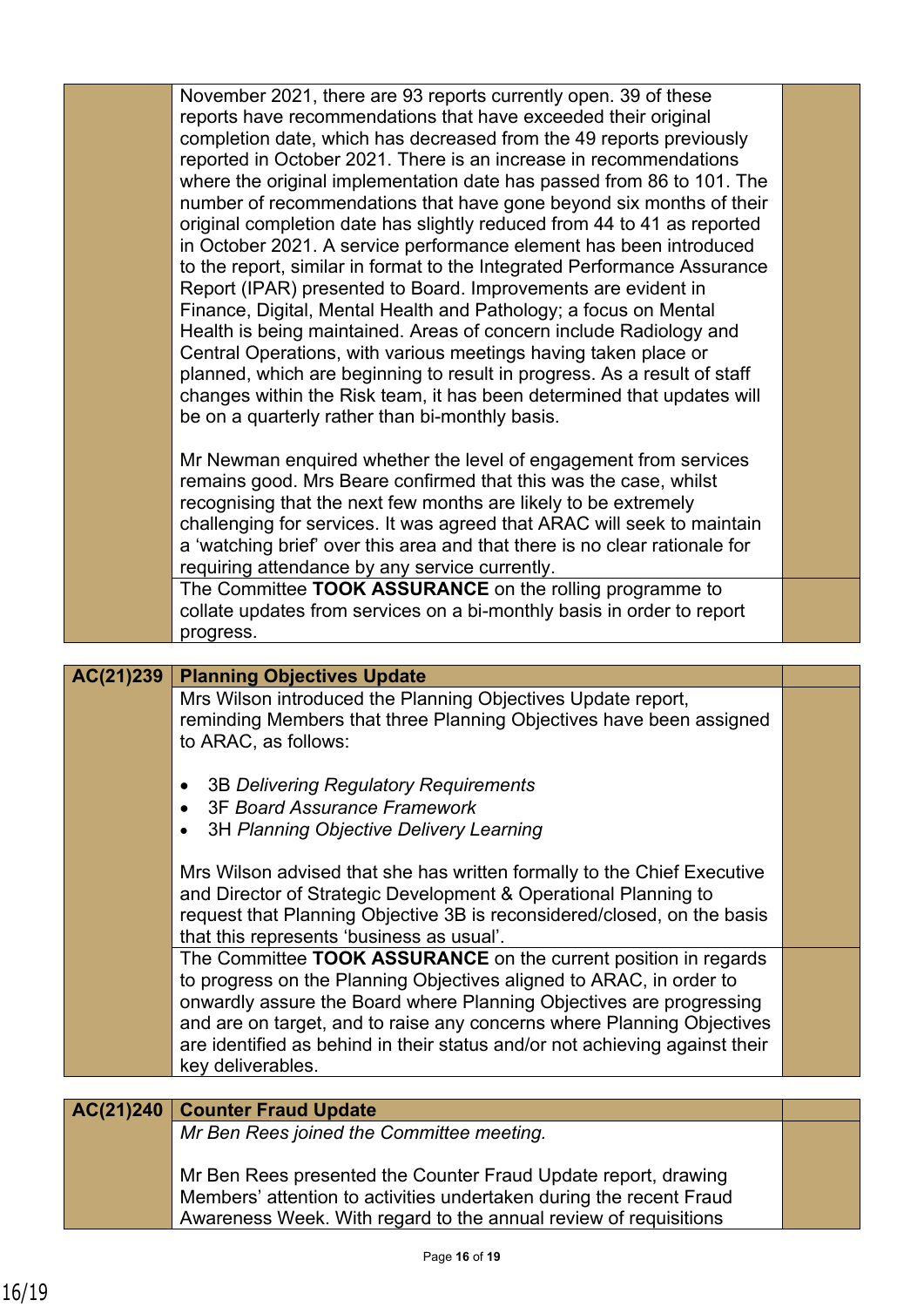|           | associated with the Estates Directorate, Mr Rees highlighted the<br>recommendation regarding a Fraud Risk Assessment, which he will be<br>taking forward with the Directorate. A national assurance exercise<br>linked to Fraud Prevention Notices is being conducted, the results of<br>which are awaited. In terms of Prevent & Deter, further work is being<br>undertaken in respect of overpayments of salaries in an attempt to<br>address the underlying causes. Following comments at the previous<br>ARAC meeting, the allocation of work to Strategic Governance has<br>been reviewed and from Q4 onwards, work associated with Fraud Risks<br>will be allocated to this area.<br>Noting the recommendation within Appendix 2 (Requisitions Review) Mr |           |
|-----------|-----------------------------------------------------------------------------------------------------------------------------------------------------------------------------------------------------------------------------------------------------------------------------------------------------------------------------------------------------------------------------------------------------------------------------------------------------------------------------------------------------------------------------------------------------------------------------------------------------------------------------------------------------------------------------------------------------------------------------------------------------------------|-----------|
|           | Newman enquired whether there is any specific intelligence to support a<br>Fraud Risk Assessment for requisitions below £5,000. Mr Rees<br>suggested that it will provide the UHB with assurance regarding use of<br>the formal processes.                                                                                                                                                                                                                                                                                                                                                                                                                                                                                                                      |           |
|           | The Committee RECEIVED for information the Counter Fraud Update<br>Report and appended items.                                                                                                                                                                                                                                                                                                                                                                                                                                                                                                                                                                                                                                                                   |           |
|           |                                                                                                                                                                                                                                                                                                                                                                                                                                                                                                                                                                                                                                                                                                                                                                 |           |
| AC(21)241 | <b>National Internal Audit Reports</b><br>The Committee received National Internal Audit Reports on the<br>following topics: Control of Contractors; Fire Safety; Water Management<br>and Quality Assurance & Improvement Programme 2020/21. Mr                                                                                                                                                                                                                                                                                                                                                                                                                                                                                                                 |           |
|           | Newman enquired how the recommendations from these are taken<br>forward, and Mrs Wilson advised that they are discussed by the Board                                                                                                                                                                                                                                                                                                                                                                                                                                                                                                                                                                                                                            |           |
|           | Secretaries' Group, with examples of good practice shared across<br>Health Boards. Best practice reports are also shared with the relevant<br>Executive Lead and Lead Head of Service, to facilitate learning where<br>possible.                                                                                                                                                                                                                                                                                                                                                                                                                                                                                                                                |           |
|           | The Committee NOTED the Control of Contractors, Fire Safety, Water<br>Management and Quality Assurance & Improvement Programme<br>2020/21 National Internal Audit Reports.                                                                                                                                                                                                                                                                                                                                                                                                                                                                                                                                                                                      |           |
|           |                                                                                                                                                                                                                                                                                                                                                                                                                                                                                                                                                                                                                                                                                                                                                                 |           |
| AC(21)242 | <b>Audit Wales Reports</b>                                                                                                                                                                                                                                                                                                                                                                                                                                                                                                                                                                                                                                                                                                                                      |           |
|           | Ms Beegan advised that the following Audit Wales reports had been<br>included on the agenda at Mr Thomas' request: NWSSP Management<br>Letter 2020-21; Nationally Hosted NHS IT Systems NWSSP Report.<br>Following on from his earlier query, Mr Davies enquired whether Audit<br>Wales undertake audits on nationally-hosted IT systems. Ms Beegan<br>indicated that this was not undertaken routinely, only when identified as<br>a risk-based workstream. It may be appropriate to consider this as part<br>of the Annual Audit Plan for 2022/23. Mr Davies suggested that a focus<br>on the new data centres might be apt.                                                                                                                                  | <b>AB</b> |
|           | Mr Thomas reminded Members of his previous concerns regarding the<br>management of audit findings relating to national organisations and how<br>assurance can be taken from these. It was suggested that this issue<br>may need to be raised via other fora, such as the national Directors of                                                                                                                                                                                                                                                                                                                                                                                                                                                                  |           |
|           | Finance Group, Board Secretaries' Group or All Wales Audit Chairs'                                                                                                                                                                                                                                                                                                                                                                                                                                                                                                                                                                                                                                                                                              | <b>PN</b> |
|           | Group. Mr Davies added to these the Digital IMs Group.                                                                                                                                                                                                                                                                                                                                                                                                                                                                                                                                                                                                                                                                                                          | <b>MD</b> |
|           | The Committee NOTED the Audit Wales NWSSP Management Letter<br>2020-21 and Nationally Hosted NHS IT Systems NWSSP Report.                                                                                                                                                                                                                                                                                                                                                                                                                                                                                                                                                                                                                                       |           |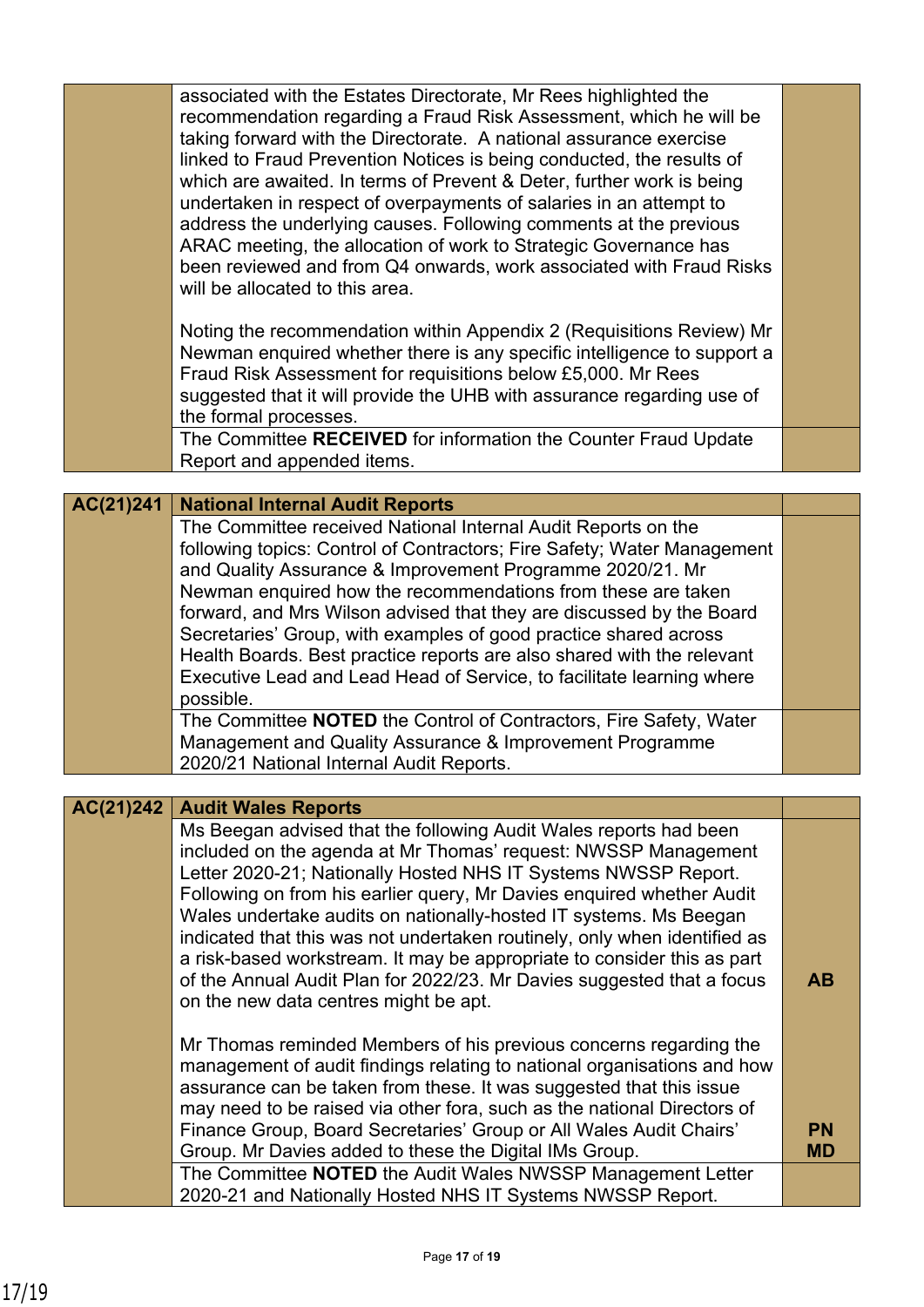| AC(21)243   WHSSC Joint Committee/CTMUHB Audit & Risk Committee<br><b>Assurance Report</b>                                 |  |
|----------------------------------------------------------------------------------------------------------------------------|--|
| Mrs Wilson explained that this had been included on the agenda in<br>order to inform Members of discussions at this forum. |  |
| The Committee <b>NOTED</b> the WHSSC Joint Committee/CTMUHB Audit &<br><b>Risk Committee Assurance Report.</b>             |  |
|                                                                                                                            |  |

**HIW Update regarding Approach to Quality Checks and On-site Inspections AC(21)244** The Committee **NOTED** the HIW Update regarding Approach to Quality Checks and On-site Inspections.

**AC(21)245 Audit & Risk Assurance Committee Work Programme 2021/22** The Committee **NOTED** the ARAC Work Programme.

**AC(21)246 Any Other Business** There was no other business reported.

| AC(21)247 | <b>Reflective Summary of the Meeting</b>                                                                                                                                                                                                                                                                                                                                                                                                                                                                                                                                                                                                                                                                                                                                                                                                                                                                                                                                                                                                                                                                                                                                                                                                                                                                                                                                                                                                            |  |
|-----------|-----------------------------------------------------------------------------------------------------------------------------------------------------------------------------------------------------------------------------------------------------------------------------------------------------------------------------------------------------------------------------------------------------------------------------------------------------------------------------------------------------------------------------------------------------------------------------------------------------------------------------------------------------------------------------------------------------------------------------------------------------------------------------------------------------------------------------------------------------------------------------------------------------------------------------------------------------------------------------------------------------------------------------------------------------------------------------------------------------------------------------------------------------------------------------------------------------------------------------------------------------------------------------------------------------------------------------------------------------------------------------------------------------------------------------------------------------|--|
|           | A reflective summary of the meeting was captured which will form the<br>basis of the ARAC Update Report, and highlight and escalate any areas<br>of concern to the Board. This would include a summary of discussions,<br>together with the following specifically:                                                                                                                                                                                                                                                                                                                                                                                                                                                                                                                                                                                                                                                                                                                                                                                                                                                                                                                                                                                                                                                                                                                                                                                 |  |
|           | The request for further clarification in regards to two aspects of the<br>$\bullet$<br>Discharge Processes management response;<br>The decision to share the Medical Staff Recruitment Internal Audit<br>$\bullet$<br>report with PODCC for ongoing monitoring and review;<br>Receipt of the Capital Governance Review management response,<br>٠<br>recognition that the recommendations from this are being monitored<br>and reviewed at SDODC and the request that an update be included<br>on the February 2022 SDODC agenda;<br>Receipt of an update on progress regarding the ARAC Self-<br>$\bullet$<br>Assessment of Effectiveness exercise;<br>Receipt of and discussions around a Cost Advisor Review from the<br>$\bullet$<br>Field Hospitals and the intention to seek a satisfactory resolution to<br>outstanding queries. Queried costs are not material from an<br>accountancy perspective but are significant;<br>Lack of clarity regarding whether the enhanced pay rates have<br>$\bullet$<br>made a difference in attracting staff;<br>A request that Audit Wales include a focus on MHLD in their<br>$\bullet$<br><b>Operational Governance reviews</b><br>Recognition of positive progress with Structured Assessment;<br>Receipt of the Audit Wales Taking Care of the Carers? Report and<br>recognition of the work undertaken by HDdUHB in terms of staff<br>wellbeing, which is also reflected in the Structured Assessment |  |
|           | findings;<br>Approval of adjustments to the Internal Audit Plan;<br>$\bullet$<br>Detailed discussion of the Deployment of WPAS into MHLD Internal<br>$\bullet$<br>Audit Report and request that various actions be undertaken by the<br>next meeting;                                                                                                                                                                                                                                                                                                                                                                                                                                                                                                                                                                                                                                                                                                                                                                                                                                                                                                                                                                                                                                                                                                                                                                                               |  |